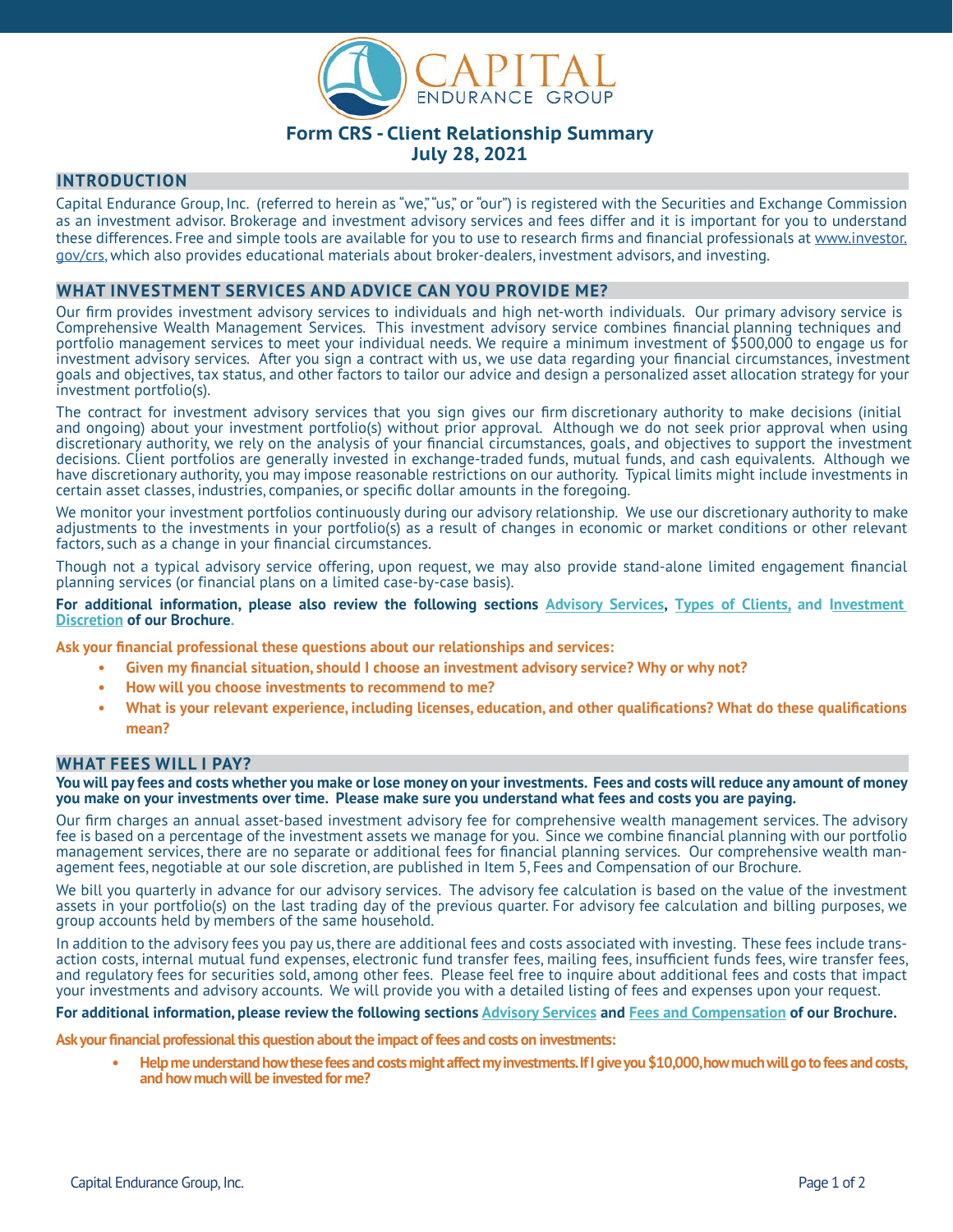# **WHAT ARE YOUR LEGAL OBLIGATIONS TO ME WHEN ACTING AS MY INVESTMENT ADVISOR? HOW ELSE DOES YOUR FIRM MAKE MONEY AND WHAT CONFLICTS DO YOU HAVE?**

**When we act as your investment advisor, we have a fiduciary duty to act in your best interest and not put our interests ahead of yours. At the same time, the way we make money creates some conflicts with your interests. You should understand and ask us about these conflicts because they can affect the investment advice we provide you. Here are some examples to help you understand what this means.**

Our fiduciary duty is a legal obligation that requires us to act with a substantial duty of care and to operate pursuant to a commitment of loyalty. As a result of the tremendous amount of confidence and trust that you place in us, we are required to conduct business in accordance with these obligations.

In adhering to our duty of care mandate, we must obtain detailed information regarding your financial circumstances. Also, we must ensure our recommendations align with the evaluation of your financial circumstances. We are also required to conduct due diligence regarding the investments we recommend to you and monitor our recommendations continually over the advisory relationship.

Our duty of loyalty to you requires our firm to provide advice that is free from self-interest and always place your interests before our own. We must also make full and fair disclosure of all material facts related to our advisory services. Also, we are required to avoid or disclose circumstances where our interests actually conflict, could potentially conflict, or have an appearance of conflict with your interests.

We have conflicts of interest related to other industry activities and affiliations. Our firm has an affiliated investment advisor that operates pursuant to a de minimis exemption recognized by the State of Georgia. We also own a commodity pool operator that operates pursuant to a Commodities Futures Trading Commission exemption. Consequently, if we recommend that a client invests in securities offered by an affiliate (only offered to accredited investors), such a recommendation creates conflicts of interest due to the compensation earned by our affiliate.

We also manage the accounts and portfolios of one or more of our affiliated entities. Our principal owner earns performancebased fees indirectly as a result of ownership and financial interests in affiliated entities. Financial interest and managing different accounts and portfolios also conflict with your interests since these assets are managed alongside your investment assets and advisory accounts.

Additionally, the prospect of additional fee revenue incentivizes us to encourage you to invest more assets with us and to invest in other types of investments recommended by our firm. We earn additional fees as a result of managing more investment assets on your behalf and when you invest in other securities or investments owned by our affiliates. The different ways we make money conflict with your interests.

**Please also review the following sections Performance-Based Fees and Side-By-Side Management, Other Industry Activities and Affiliations, Code of Ethics, and Brokerage Practices of our Brochure for details regarding our conflicts of interest.**

**Ask your financial professional this question about our conflicts of interest:** 

**• How might your conflicts of interest affect me, and how will you address them?**

### **HOW DO YOUR FINANCIAL PROFESSIONALS MAKE MONEY?**

Our financial professionals are paid percentage of the revenue earned from the client assets that they manage. We do not provide direct or indirect compensation based on sales incentives, minimum asset quotas, or transaction-based sales.

### **DO YOU OR YOUR FINANCIAL PROFESSIONALS HAVE A LEGAL OR DISCIPLINARY HISTORY?**

NO. Neither our firm nor financial professionals have a legal or disciplinary history. Please also visit [www.investor.gov/crs](http://www.investor.gov/crs) for a free and simple search tool to research our firm and financial professionals.

#### **Ask your financial professional this question about our disciplinary history:**

**• As a financial professional, do you have any disciplinary history? For what type of conduct?**

### **ADDITIONAL INFORMATION**

For additional information about our investment advisory services, please visit our website at www.capitalendurancegroup. com or review the full copy of our Brochure as attached. If you would like additional, up-to-date information or a copy of this r[e](http://nfo@capitalendurancegroup.com  )lationship summary, please contact our Chief Compliance Officer, Patrick M. Dailey, by phone (678) 646-6776 or email [info@](http://info@capitalendurancegroup.com) [capitalendurancegroup.com.](http://info@capitalendurancegroup.com)

**Ask your financial professional these questions to obtain more details about our firm, supervisory contacts, and complaints:**

**• Who is my primary contact person? Is he or she a representative of an investment advisor or broker-dealer? Who can I talk to if I have concerns about how this person is treating me?**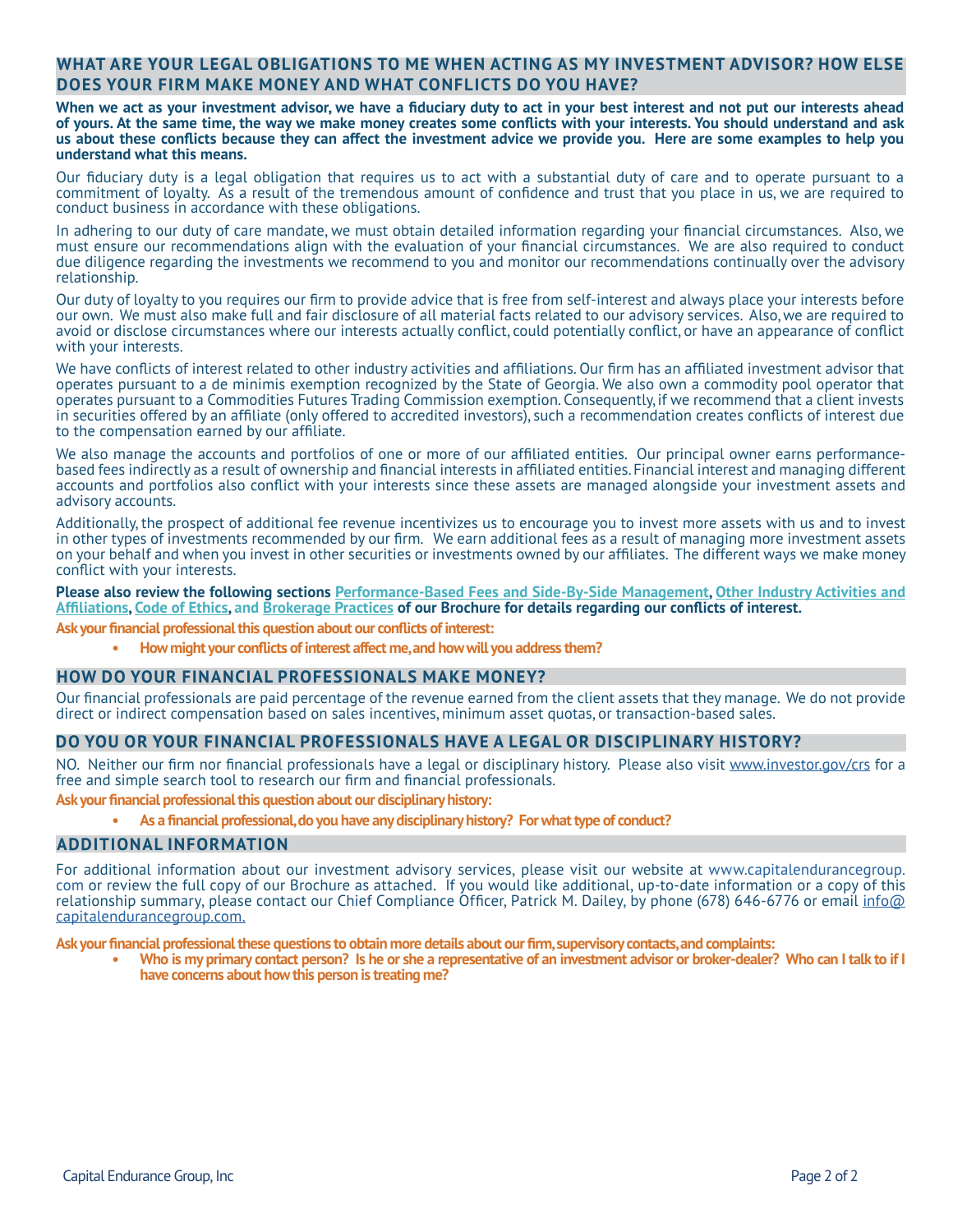# **BROCHURE**  (Form ADV Part 2A)



# **Capital Endurance Group, Inc.**

5755 North Point Parkway, Suite 246 Alpharetta, Georgia 30022 **Phone:** (678) 646-6776 **Fax:** (678) 951-0386 **Website:** www.capitalendurancegroup.com **Email:** info@capitalendurancegroup.com

# **Firm Contact**

Patrick M. Dailey, CFP® Chief Compliance Officer **Email:** patrick@capitalendurancegroup.com

# **July 28, 2021**

This brochure ("Brochure") provides you with information about the qualifications and business practices of *Capital Endurance Group, Inc.* It contains information that you should consider before becoming a client of our firm.

The information contained herein has not been approved or verified by the United States Securities and Exchange Commission or any state securities authority. Registration of an Investment Adviser does not imply a certain level of skill or training. We have only filed the requisite registration documents with respective governmental entities in the appropriate jurisdictions.

If you have any questions about the contents of this Brochure, please contact us by telephone at (678) 646- 6776. Additional information about Capital Endurance Group can be found on the Investment Adviser Public Disclosure website at [www.adviserinfo.sec.gov.](http://www.adviserinfo.sec.gov/) The Capital Endurance Group CRD/IARD No. is 284793.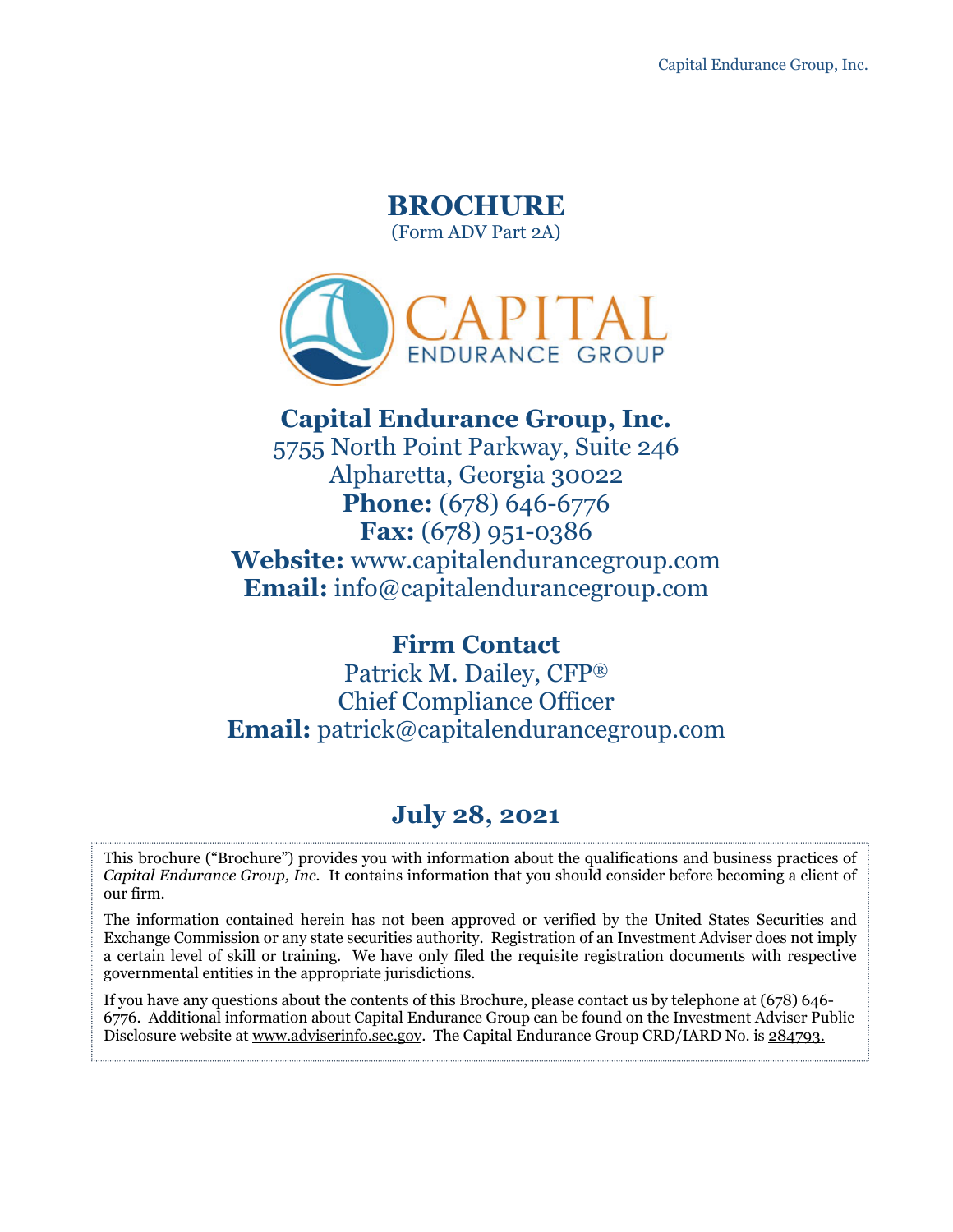# <span id="page-3-0"></span>**MATERIAL CHANGES**

# **Capital Endurance Group Material Changes**

**This version of our Brochure, dated July 28, 2021, is an interim amendment that reflects our firm's transition to investment advisor registration pursuant to laws and regulations of the U.S. Securities and Exchange Commission (SEC) on July 12, 2021.** 

**The following are the material changes in our annual filing of March 30, 2021:** 

#### **Advisory Services**

#### *Assets under Management*

We have updated our assets under management as required by regulations. We currently\* manage \$134,471,810 in client assets on a discretionary basis. \*Our asset under management calculations are as of December 31, 2020.

#### **Types of Clients**

### *Minimum Investment Value Requirement*

We have lowered the minimum investment value requirement from \$1,000,000 to \$500,000 for our comprehensive wealth management engagements.

Clients are required to have a minimum investment value of \$500,000. Nonetheless, we reserve the right to waive the minimum investment requirement based on other criteria (e.g., pre-existing relationships, related accounts, the anticipation of additional assets within the next twelve (12) months, etc.) that we deem pertinent to establishing the advisory relationship.

#### **General Revisions**

We have revised some language and content herein to ensure that our disclosures are concise and unambiguous.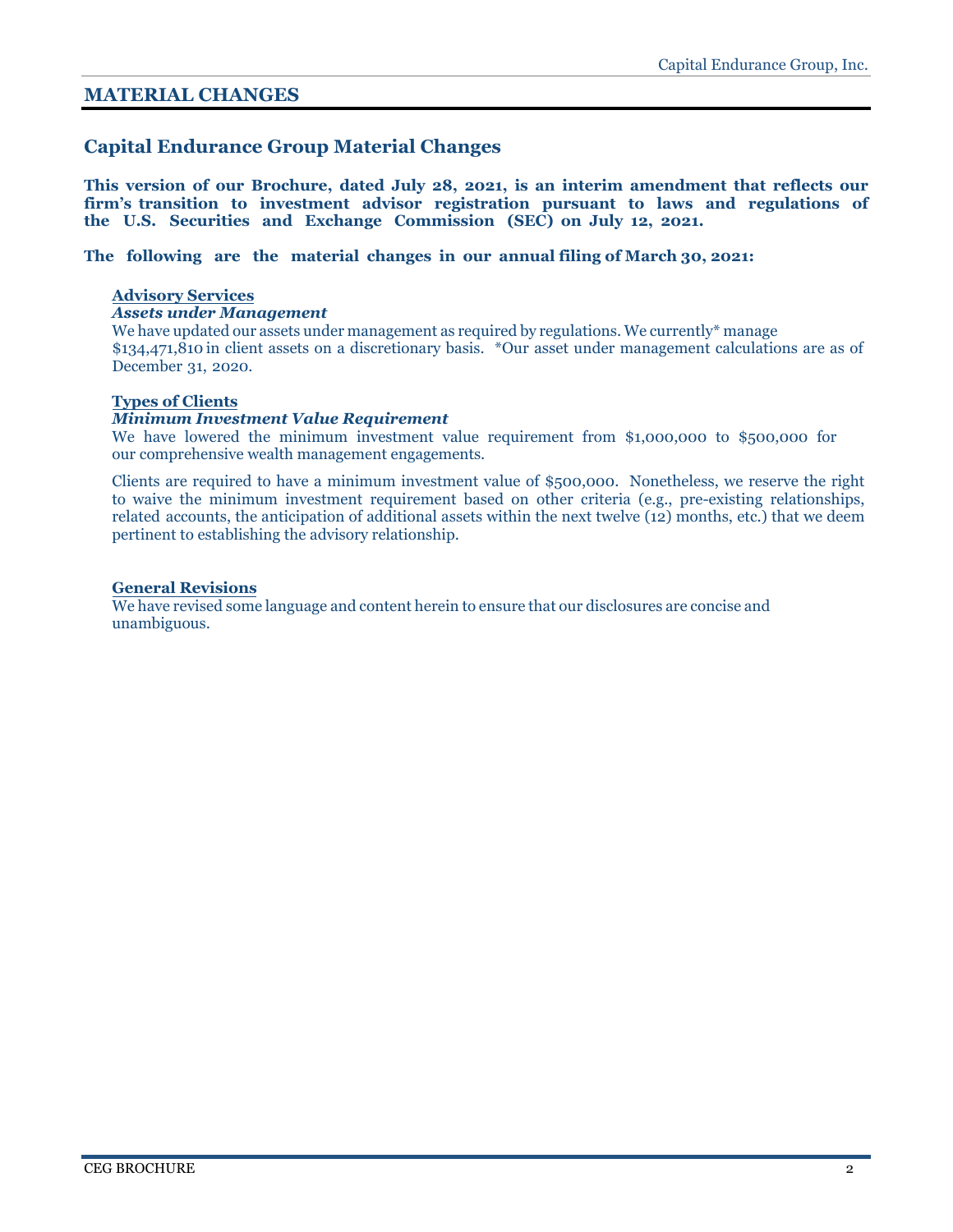# <span id="page-4-0"></span>**TABLE OF CONTENTS**

| CODE OF ETHICS, PARTICIPATION, OR INTEREST IN CLIENT TRANSACTIONS AND PERSONAL TRADING |  |
|----------------------------------------------------------------------------------------|--|
|                                                                                        |  |
|                                                                                        |  |
|                                                                                        |  |
|                                                                                        |  |
|                                                                                        |  |
|                                                                                        |  |
|                                                                                        |  |
|                                                                                        |  |
|                                                                                        |  |
|                                                                                        |  |
|                                                                                        |  |
|                                                                                        |  |
|                                                                                        |  |
|                                                                                        |  |
|                                                                                        |  |
|                                                                                        |  |
|                                                                                        |  |
|                                                                                        |  |
|                                                                                        |  |
|                                                                                        |  |
|                                                                                        |  |
|                                                                                        |  |
|                                                                                        |  |
|                                                                                        |  |
|                                                                                        |  |
|                                                                                        |  |
|                                                                                        |  |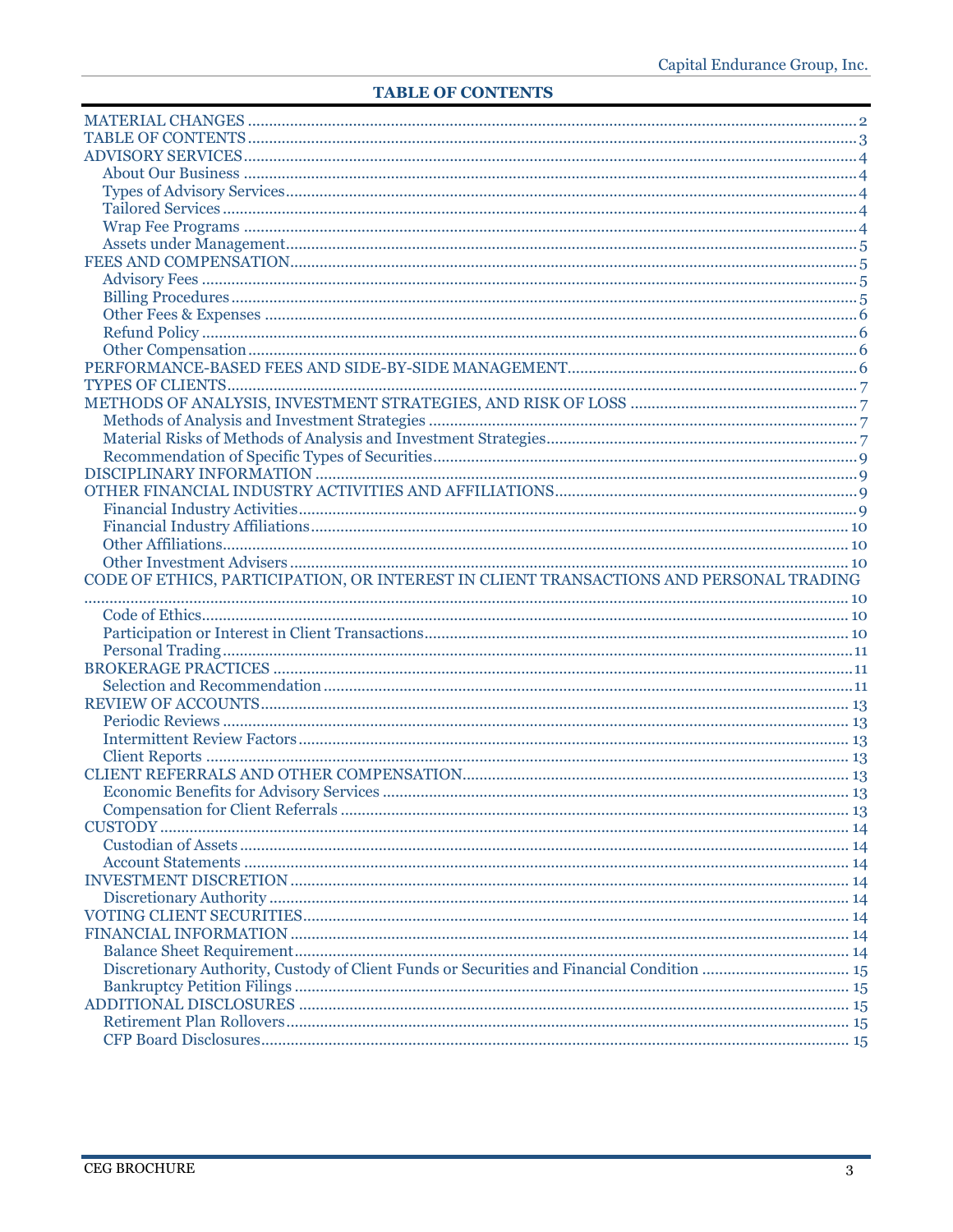# <span id="page-5-0"></span>**ADVISORY SERVICES**

# <span id="page-5-1"></span>About Our Business

Capital Endurance Group, Inc. (also referred to herein as "we," "us," or "our") is a wealth management firm that provides advice regarding portfolio management strategies and financial planning consultations. Our firm is a Georgia corporation that began managing our clients' investments and providing financial expertise in December of 2011. We are registered pursuant to the investment advisor regulations of the U.S. Securities and Exchange Commission.

Mr. Patrick M. Dailey is the principal owner, chief compliance officer, and an investment advisor representative of our firm.

# <span id="page-5-2"></span>Types of Advisory Services

As a wealth management firm, we provide portfolio management strategies that incorporate goals-based financial planning solutions. A detailed explanation of our services is as follows:

### *1. Comprehensive Wealth Management Services*

Our comprehensive wealth management services combine discretionary portfolio management services and financial planning. These services incorporate the financial planning solutions outlined below. Utilizing financial planning techniques allows us to tailor investment advice and design a more personalized asset allocation strategy to meet a client's specific financial goals and objectives.

Services also include investment advice regarding mutual funds, closed-end mutual funds, exchange-traded funds, fixed income securities, municipal bonds, corporate bonds, publicly-traded real estate investment trusts, exchange-traded notes, commodities, and alternative investments, such as hedge funds and private real estate investments. When implementing comprehensive wealth management services, we typically construct a client's portfolio holdings using mutual funds and exchange-traded funds.

### *2. Stand-Alone Limited Engagement Financial Planning Services*

For clients interested solely in a financial plan, we offer stand-alone limited engagement financial planning services to help clients reach their financial goals. Our financial plans are developed by evaluating data relative to our client's financial circumstances, investment goals and objectives, and tax status. Our financial plan or planning report may include but is not limited to information regarding a client's net worth calculations and cash flow analysis, consumption and debt planning, retirement planning, college planning, advanced education planning, estate planning issues, and wealth transfer matters. We also assess client needs for asset protection and risk management. The financial plan or planning report is delivered within three (3) months of commencing financial planning services.

Our firm will not be responsible for implementing any recommendations in a written financial plan prepared pursuant to a stand-alone limited engagement financial planning services engagement. We will not supervise the implementation of the financial planning recommendations unless a client enters into a separate agreement for comprehensive wealth management services.

If a client who has engaged us for stand-alone limited financial planning services decides to utilize us to implement the recommendations, such an engagement is pursuant to a separate advisory agreement. Clients are advised that our receipt of fees for financial planning services and portfolio management services creates conflicts of interest. When a limited engagement financial planning client engages us for portfolio management services within twelve (12) months of the engagement, we mitigate the conflicts of interest associated with our firm receiving advisory fees for both services by applying the advisory fees paid for stand-alone limited financial planning services to the client's annual comprehensive wealth management fees.

Please note that clients are not obligated to implement our financial planning recommendations. Moreover, if a client elects to implement our financial planning recommendations, there is no obligation to implement the recommendations through our firm. Clients may implement recommendations with any professional advisor.

# <span id="page-5-3"></span>Tailored Services

Our advice and services are based on the individual needs of a client after analyzing and thoroughly evaluating each client's goals, objectives, investment horizon, and risk tolerance. Clients may impose restrictions on investing in certain asset classes or specific types of securities by advising their investment advisor representative of such restrictions.

# <span id="page-5-4"></span>Wrap Fee Programs

We are not a participant in any wrap fee program.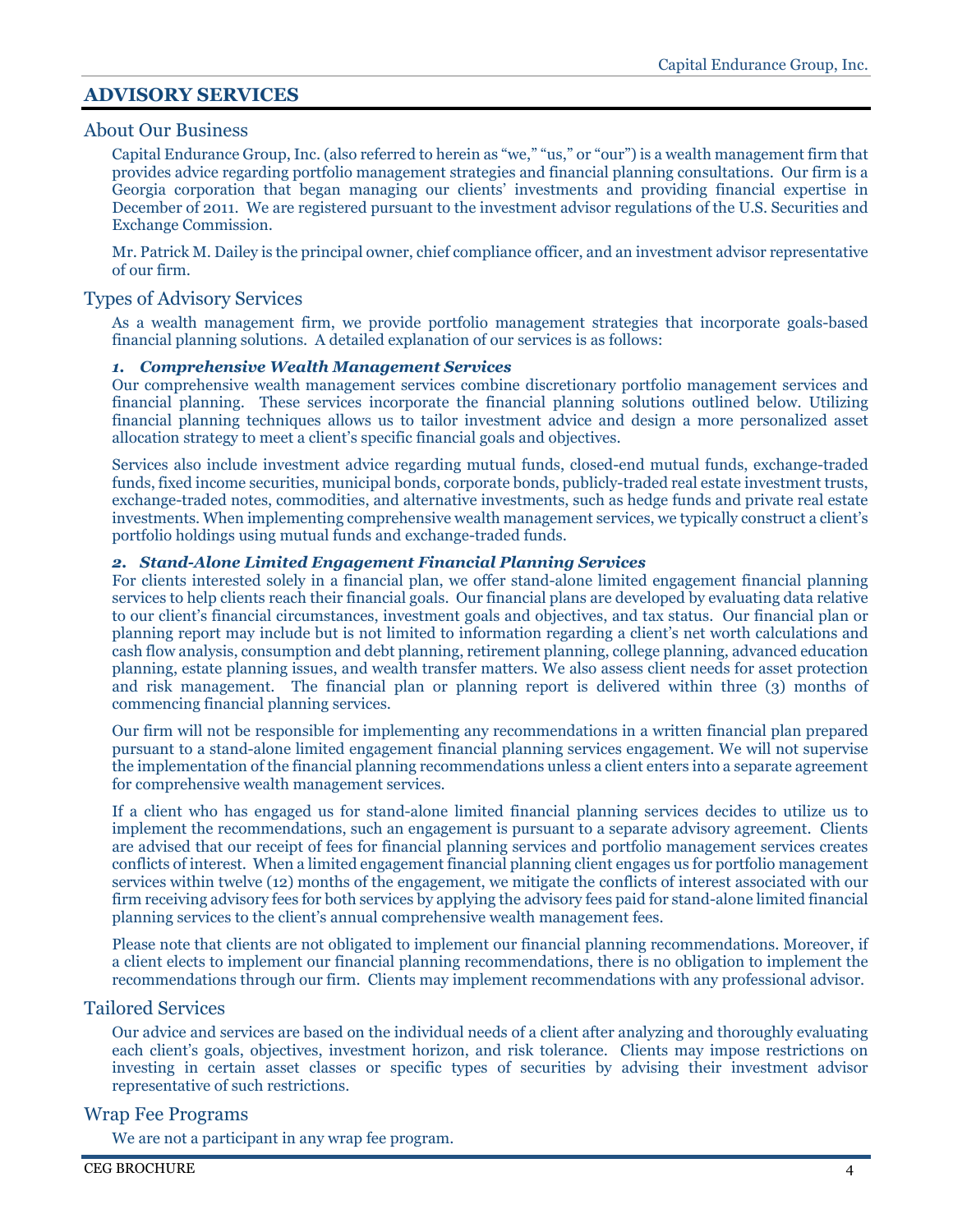# <span id="page-6-0"></span>Assets under Management

We currently<sup>\*</sup> manage \$134,471,810 in client assets on a discretionary basis. \*Our assets under management calculations are as of December 31, 2020.

# <span id="page-6-1"></span>**FEES AND COMPENSATION**

### <span id="page-6-2"></span>Advisory Fees

We earn fees and compensation by implementing comprehensive wealth management strategies. Our fees for services are as follows:

### *1. Fees for Comprehensive Wealth Management Services*

| <b>Assets</b><br><b>Under Management</b> | <b>Rate Applied</b> |
|------------------------------------------|---------------------|
| First \$0 - \$500,000                    | 1.5%                |
| Next \$500,001 - \$1,000,000             | $1.0\%$             |
| Next \$1,000,001 - \$5,000,000           | .75%                |
| Next \$5,000,001 and Over                | 55%                 |

# **Sample Fee Calculation**

Investments of \$1,750,000 \$ 500,000 @1.5% \$ 500,000 @1.0% \$ 750,000 @ .75% Effective Annual Blended Rate of 1.037% Annual Fee \$23,975 | Quarterly Fee \$5,993.75

Our comprehensive wealth management fees are negotiable at our sole discretion. The final fee is outlined in our investment management agreement. Additionally, we reserve the right to reduce management fees based upon specific criteria that we deem pertinent (e.g., pre-existing relationships, related accounts, etc.). Please also review the *Types of Clients* section for details regarding our minimum investment requirement.

### *2. Stand-Alone Limited Engagement Financial Planning Services*

Upon engagement for stand-alone limited engagement financial planning services, clients are provided a bestefforts advisory fee estimate. Our best-efforts advisory fee estimate incorporates the most beneficial fee structure for a client as determined by the scope of services, the complexity of the financial plan, or the frequency of planning sessions. We require a payment of fifty percent (50%) of the best-efforts advisory fee estimate, with the remaining balance due upon delivering the financial plan or planning report.

Our fixed fees for stand-alone limited engagement financial planning services range from \$2,000 to \$10,000; however, the minimum fee is \$2,000. Subject to the minimum fee, our fees for stand-alone limited engagement financial planning services are negotiable, and the final fee arrangement is outlined in our financial planning agreement.

# <span id="page-6-3"></span>Billing Procedures

Our billing procedures for advisory services are as follows:

# *1. Billing for Comprehensive Wealth Management Services*

Our fees for comprehensive wealth management services are billed based on investment assets under management. Advisory fees are billed and due quarterly in advance (i.e., at the beginning of each calendar quarter). Accordingly, we will transmit our advisory fee calculations to the account custodian electronically no later than one week after the beginning of each calendar quarter. Our firm uses trade date valuations (as opposed to the settlement date) to value investment assets for billing purposes. Fee calculations are based on the value of the account(s) as listed on a national securities exchange or the principal market where the securities are traded, at the closing price, as of the last trading day of the calendar quarter. Additionally, billing valuations for fixed income securities often include accrued interest. Furthermore, margin interest, if applicable, will accrue monthly.

Upon signing our investment management agreement, clients provide written authorization to have advisory fees deducted directly from the advisory account(s).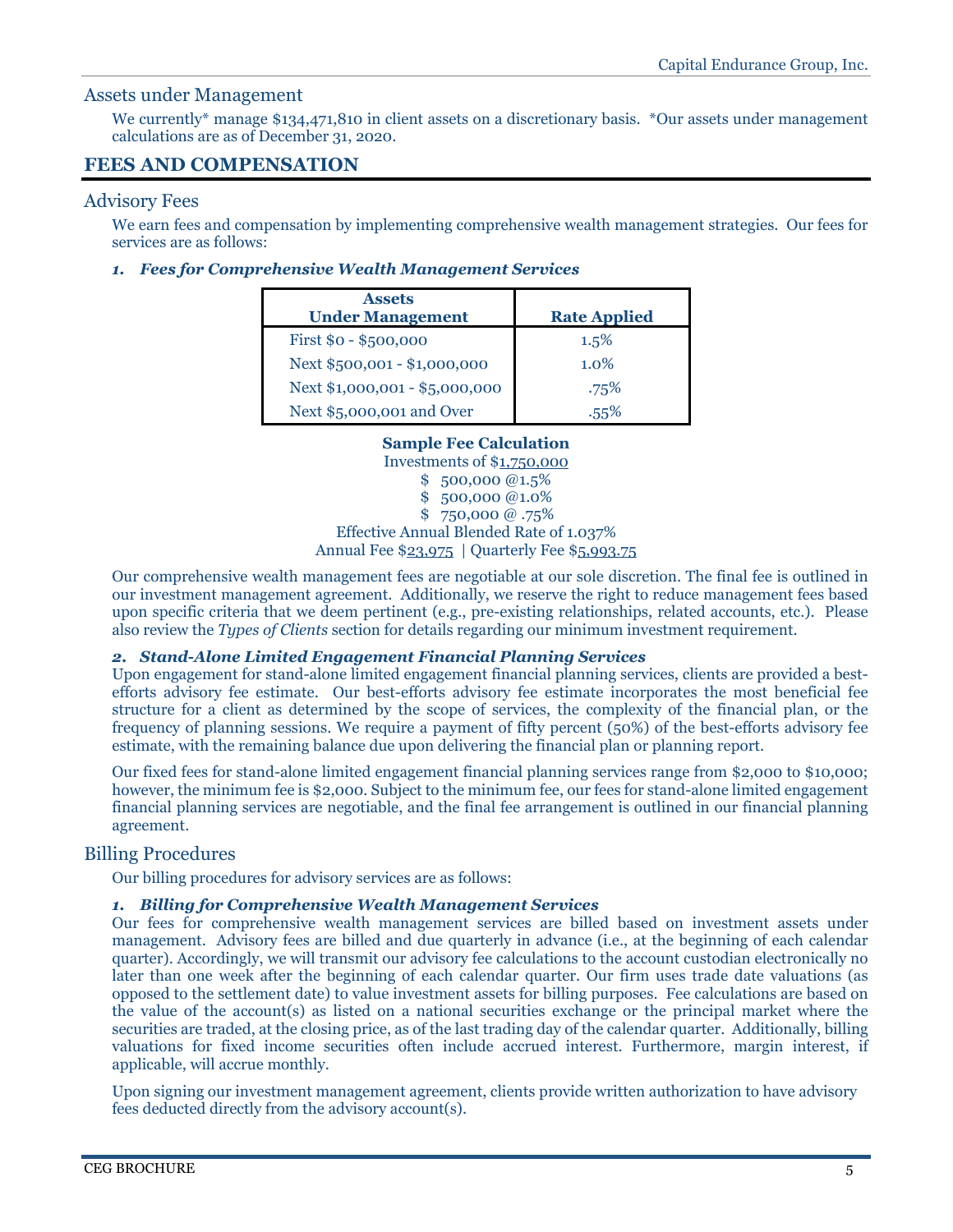# *2. Billing for Stand-Alone Limited Engagement Financial Planning Services*

Our fees for stand-alone limited engagement financial planning services are billed in advance. Upon engagement for stand-alone financial planning services, we provide clients a best-efforts advisory fee estimate based on the anticipated services. Upon the client's acceptance of the estimate, a fifty percent (50%) deposit of the fee is due to us before commencing services. The advisory fee balance is paid upon delivery of the financial plan or planning report. Financial plans and planning reports are delivered within three (3) months of commencing services.

Upon delivering the financial plan or planning report, we provide a final advisory fee invoice that delineates the total stand-alone limited engagement financial planning services fee (less the fifty (50%) percent deposit) and the remaining balance due for services. Advisory fee invoices are transmitted to clients, either in person, electronically, or by mail, and payment is due upon receipt. Clients pay final advisory fee invoices by mailing a check to our address.

# <span id="page-7-0"></span>Other Fees & Expenses

Clients will also incur additional third-party fees and expenses ("third party fees") related to the management of investments and advisory service provisions. These fees may include but are not limited to no-load mutual fund ticket charges, brokerage transaction costs, deferred sales charges on previously purchased mutual funds, IRA maintenance fees, and other legal or transfer fees. The account custodians, broker-dealers, mutual fund companies, and others who provide account services charge these fees, and clients are responsible for payment of all third-party fees and expenses. As of the date of this Brochure, our account custodian does not assess transaction costs for trades in equity securities (i.e., stocks, exchange-traded funds, etc.). Also, clients whose assets are invested in mutual funds, exchange-traded funds, money market mutual funds, closed-end funds, and other investment company securities will incur additional expenses. These are direct internal expenses of the investment company that issues the security, but a cost borne by investors (clients). The specific fees and expenses are outlined in the prospectus for each investment company security.

It is important to note that the advisory fees paid to our firm are separate from the maintenance fees and transaction expenses charged by third parties. Please also refer to the *Brokerage Practices* section for information regarding our account custodians.

# <span id="page-7-1"></span>Refund Policy

Clients may terminate our financial planning or investment management agreement at any time by providing thirty (30) days' advance written notice to us. Upon receipt of a termination request, we will assess fees prorata to the date of termination. We refund any unearned portion of prepaid fees within fourteen (14) business days.

Any balance for unpaid fees due to our firm will be collected prior to the disbursement of funds, if applicable. If we are unable to deduct final advisory fees from a client's advisory account(s), such as in the case of an account transfer, we will transmit a final advisory fee invoice to the client, which is due upon receipt. Clients pay final advisory fee invoices by mailing a check to our address.

# <span id="page-7-2"></span>Other Compensation

We do not accept any compensation for the sale of securities or other investment products. Our investment advisor representatives are not registered in any securities sales capacity.

# <span id="page-7-3"></span>**PERFORMANCE-BASED FEES AND SIDE-BY-SIDE MANAGEMENT**

Our firm does not charge performance-based fees, and we do not conduct side-by-side investment product management.

Nonetheless, our firm's principal officer, Patrick M. Dailey, is responsible for managing client accounts and the portfolios of one or more affiliated entities. Please review the *Other Financial Industry Activities and Affiliations section* for more details. Mr. Dailey earns performance-based fees indirectly as a result of his ownership and financial interests in affiliated entities.

Having financial interest and managing different account portfolios create potential conflicts of interest. Our affiliates have different investment objectives and fee structures, which is likely to incentivize Mr. Dailey to allot more of his time and efforts to one business entity over the other. To ensure that no one entity is disadvantaged, Mr. Dailey evaluates his allocation of time continually and utilizes staff support to ensure an equal commitment to all entities.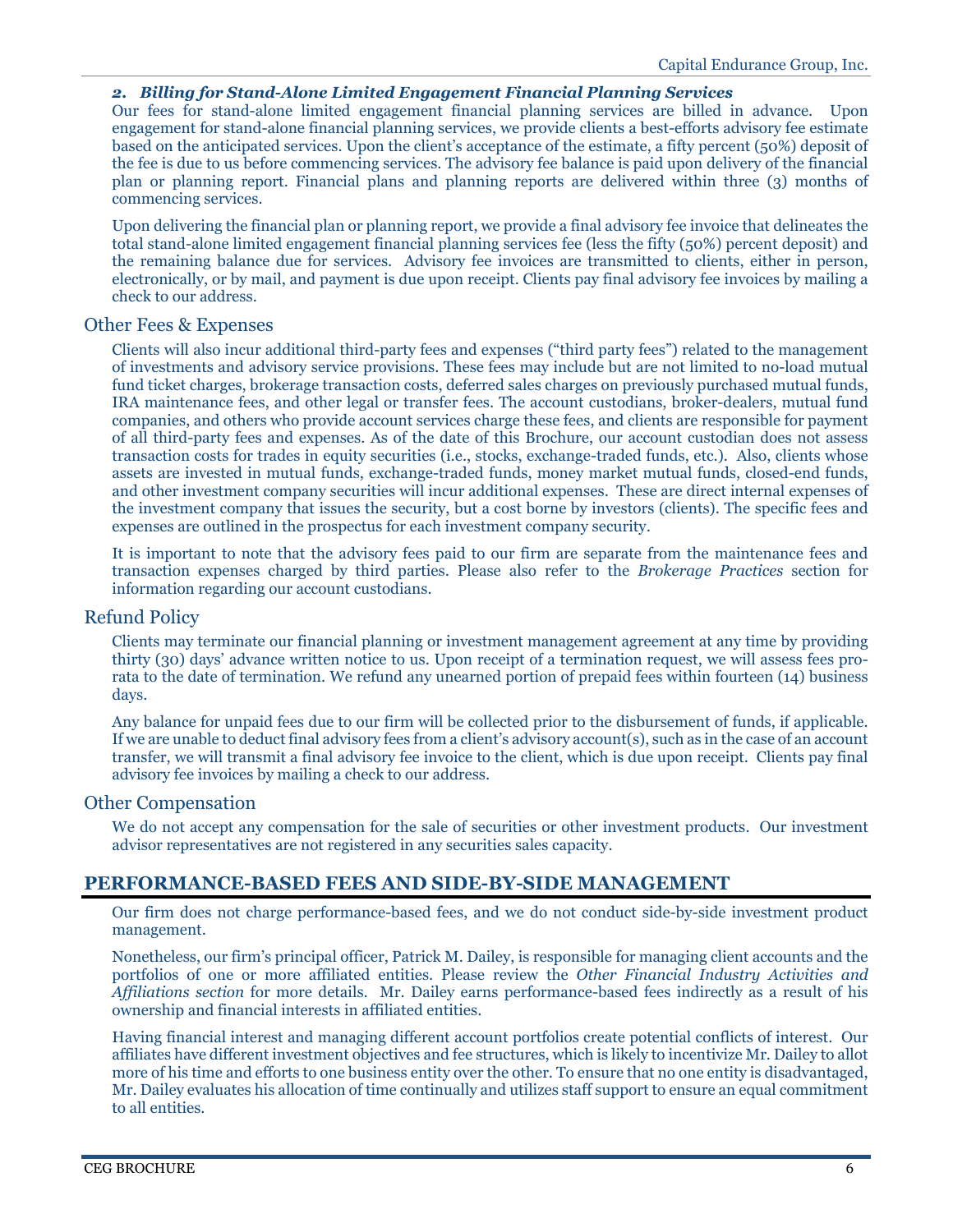As a fiduciary, we endeavor to ensure that investment recommendations are made in accordance with a client's best interest and without consideration of pecuniary, investment, or financial interests when recommending investments offered by affiliates. Our policies and procedures mandate full disclosure of all conflicts of interest.

# <span id="page-8-0"></span>**TYPES OF CLIENTS**

We generally provide investment advice to individuals and high net-worth individuals.

We require a minimum investment value of \$500,000 for comprehensive wealth engagements. Nonetheless, we reserve the right to waive the minimum investment requirement based on other criteria that we deem pertinent (e.g., pre-existing relationships, related accounts, the anticipation of additional assets within the next twelve (12) months, etc.). Therefore, there may be clients whose investment values are less than the stated minimum investment value.

# <span id="page-8-1"></span>**METHODS OF ANALYSIS, INVESTMENT STRATEGIES, AND RISK OF LOSS**

# <span id="page-8-2"></span>Methods of Analysis and Investment Strategies

We have experience researching and investing in all types of securities and asset classes, including common stocks, preferred stocks, warrants, convertible securities, U.S. government securities, corporate bonds, other fixed-income securities, commodities, currencies, and real-estate related assets. We may utilize a range of investment strategies to implement the advice given to clients, including long-term purchases, short-term purchases, active trading, short sales, and options strategies, including covered options, uncovered options, spreads, and straddles. To some extent, we may increase the number and extent of a portfolio's "long" positions by borrowing (e.g., by purchasing securities on margin). Quantitative analytics are utilized in some of our investment activities to assist in selecting securities or managing investment risk.

### *Tenants of Investment Philosophy*

Utilizing advances in Modern Portfolio Therapy ("MPT"), we attempt to reduce uncompensated risks in portfolios by selecting only those asset classes whose risks increase expected returns over time. We base asset location on the tax sensitivity of the underlying security and the availability of tax-favorable investment vehicles. We invest in low-cost and low-turnover securities that focus on individual asset classes with little or no style drift. Client portfolio positions will generally be limited to stocks, bonds, mutual funds, and exchange-traded funds. Based on client suitability, we may also recommend affiliated third-party alternative investments to augment investment portfolios.

# <span id="page-8-3"></span>Material Risks of Methods of Analysis and Investment Strategies

Notwithstanding the method of analysis or investment strategy employed, there is no guarantee that portfolio holdings or investment assets will achieve the desired investment objectives. Clients could lose money by investing based on our strategies, and the client alone will bear such losses. The value of portfolio holdings may be affected by one or more of the following risks, any of which could cause a portfolio's return, price of shares, or yield to fluctuate:

- *General Market Risk*. Markets can, as a whole, go up or down on various news releases or for no explicable reason. This uncertainty means that, at times, the price of specific securities could go up or down without real cause and may take some time to recover any lost value. Adding additional securities may not help minimize this risk since all securities may be affected by market fluctuations. Market fluctuations will ultimately affect a client's portfolio holdings.
- *Quantitative Tools Risk*. Some of our investment techniques incorporate or rely upon quantitative models. There is no guarantee that these models will generate accurate forecasts, reduce risks, or otherwise produce the intended results. We review the accuracy of our models periodically.
- *Interest Rate Risk*. Changes in interest rates will affect the value of a portfolio's holdings invested in fixedincome securities. The value of fixed income securities is more inclined to decrease as interest rates increase. This decrease in value may not be offset by income from new investments or other portfolio holdings. Interest rate risk is generally greater for fixed-income securities with longer maturities or durations.
- *Credit Risk*. An issuer or guarantor of a fixed-income security may be unable or unwilling to make timely payments of interest or principal or honor its obligations otherwise. The issuer or guarantor may default, causing a loss of the entire principal amount of a security. An issuer's credit rating reflects the degree of risk for a particular security. There is the possibility that the credit rating of a fixed-income security may be downgraded after purchase, which may adversely affect its value and a client's portfolio holdings.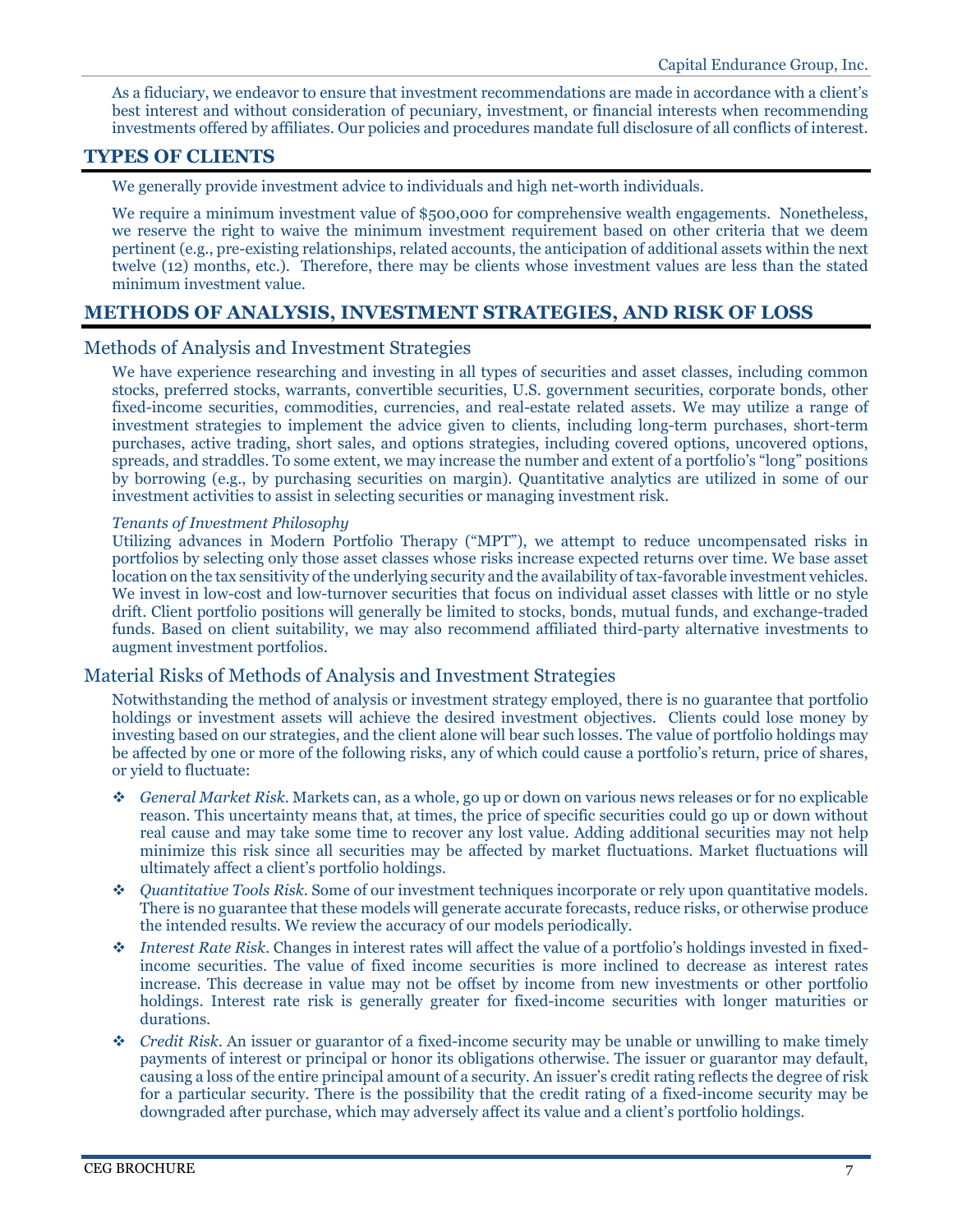- *Asset Allocation Risk.* The asset classes represented in the composition of a client's portfolio can perform differently from each other at any given time and over the long term. A client's investments will be affected by the allocation among equity securities (e.g., stocks, mutual funds, exchange-traded funds, etc.), cash equivalents, fixed income securities, and occasionally alternative investments. If any asset class that comprises a client's holdings underperforms, the performance of other asset classes may suffer.
- *Liquidity Risk*. Liquidity risks exist when portfolio holdings or assets are illiquid. Investments that lack liquidity are difficult to purchase or sell at an advantageous price. Real estate investments and alternatives (i.e., private placements, hedge funds, etc.) involve substantial market and credit risks and are also inclined to involve greater liquidity risk.
- *Investment Company Security Risk*. Investments in investment company securities ("mutual funds") and exchange-traded funds ("ETFs") have risks. This risk disclosure focuses on mutual funds. See specific details regarding ETF risks below. The risks associated with investing in mutual funds involve substantially the same risks as investing directly in the underlying securities (i.e., general market risks, interest rate risks, financial risks, time-horizon risks, liquidity risks, etc.). There is also a risk that a mutual fund may not achieve its investment objective or execute its investment strategy effectively, which may adversely affect the performance of a client's portfolio. Additionally, clients pay a pro-rata portion of the fees and expenses associated with mutual funds, which are likely to impact the value of a client's portfolio holdings.
- *ETF Risks.* There are risks associated with investing in exchange-traded funds (ETFs) that may be unrecognized. ETFs are offered for all asset classes, industries, sectors, markets, etc.

*Passively Managed ETFs* represent an interest in a portfolio of securities designed to track an underlying benchmark or index. These ETFs typically seek to track an underlying benchmark or index; the ETF may or may not hold all securities in the underlying benchmark or index. ETFs are also subject to price variations. ETFs trade throughout the day, and market prices are generally at or near the most recent net asset value (NAV). However, certain market inefficiencies may cause the shares to trade at a premium or discount to the stated NAV. For example, a high volume of market sells may cause ETFs to trade below the value of the underlying NAV.

*Actively Managed ETFs* are designed to outperform an index. These portfolios generally expose a high percentage of its net assets to a fixed list of investments (e.g., U.S. exchange-listed equity securities, U.S. exchange-traded funds that provide exposure to U.S. exchange-listed equity securities, U.S. exchange-listed equity securities of non-U.S. issuers, including the securities of non-U.S. issuers traded on U.S. exchanges in the form of depository receipts, etc.). The ETF may also have exposure to futures, other derivatives, long and short positions, all of which may not perform as expected. These securities are subject to the risk that they may not effectively outperform the index, industry, or other markets that it intends to outperform. In addition to the risk that expenses reduce returns, that ETF portfolio managers' strategies are not successful, that the investment is illiquid, has low trading volume, there is the risk that the investment may not perform as expected, resulting in losses.

Moreover, as with any security, there is no guarantee that an active secondary market for such ETF shares will continue to exist. Also, the redemption of ETFs can be limited. Only an authorized participant (generally broker-dealers that act as liquidity providers) may engage in the creation or redemption transactions of an ETF. Furthermore, ETFs typically have a limited number of broker-dealers that may act as authorized participants. To the extent that authorized participants exit the business or are unable to proceed with creation or redemption orders, and no other authorized participant can step forward, the liquidity of an ETF is likely to be impacted and could face trading halts or delisting.

 *Non-traditional ETF Risks*. Non-traditional ETFs include leveraged, inverse, or inverse-leveraged ETFs. Levered ETFs seek to deliver multiples of the performance of an underlying index or benchmark for a specified period (usually a single day). Inverse ETFs are generally "short positions" seeking to deliver the opposite of an underlying index or benchmark for a specified period of time. Inverse-leveraged ETFs seek to deliver multiples of the opposite of an underlying index or benchmark for a specified period. Due to the effect of compounding, their performance over more extended periods of time can differ significantly from the performance, which can be magnified in volatile markets. Inverse ETFs reset daily and are designed to achieve their stated objectives daily.

Nontraditional ETFs are not long-term investments. They are extremely speculative in nature and can be quite volatile. Investments in non-traditional ETFs and should be monitored daily to ensure that risks associated with such investments remain appropriate for a client's portfolio holdings, especially during volatile markets when risks intensify.

 *Municipal Bond Risk*. Municipal securities issuers may face local economic or business conditions (including bankruptcy) and litigation, legislation, or other political events that could significantly affect the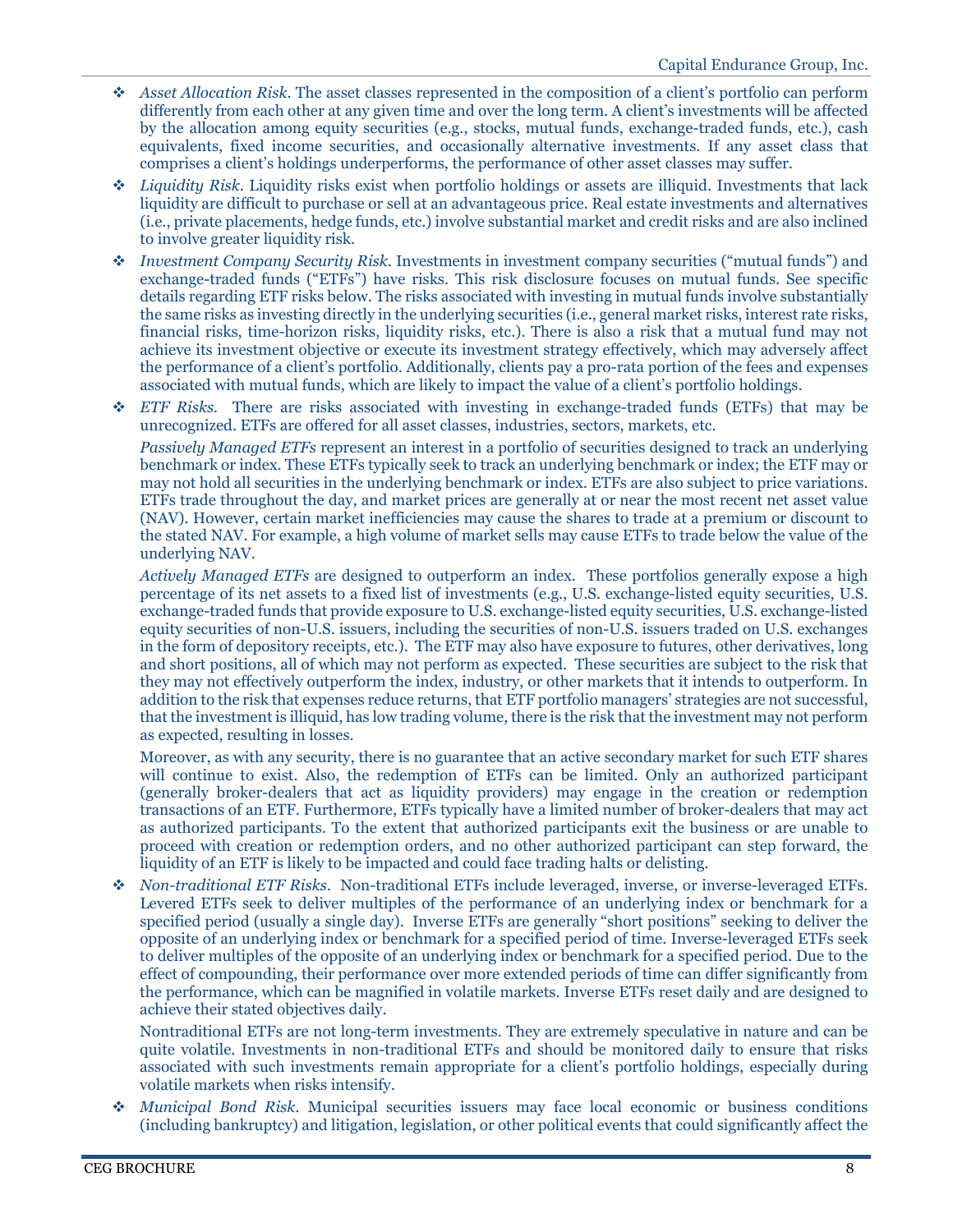ability of the municipality to make payments on the interest or principal of its municipal bonds. Municipalities issue municipal securities to finance projects, such as education, healthcare, transportation, infrastructure, public services, and conditions in those sectors can affect the overall municipal bond market. Moreover, changes in the financial condition of one municipality may affect the overall municipal bond market. The municipal obligations in which clients invest are subject to credit risk, market risk, interest rate risk, credit spread risk, selection risk, call and redemption risk, and tax risk, and the occurrence of any one of these risks may materially and adversely affect the value of a client's portfolio holdings or assets.

- *Real Estate Related Securities Risk*. Investing in real-estate related securities includes, among others, the following risks: possible declines in the value of real estate; risks related to general and local economic conditions, including increases in the rate of inflation; potential lack of availability of mortgage funds; overbuilding; extended vacancies of properties; increases in competition, property taxes and operating expenses; changes in zoning laws; costs resulting from the cleanup of, and liability to third parties for damages arising from environmental problems; casualty or condemnation losses; uninsured damages from floods, earthquakes or other natural disasters; limitations on and variations in rents; and changes in interest rates. Likewise, investing in real estate investment trusts (REITs) involves certain unique risks in addition to those risks associated with investing in the real estate industry in general. REITs are dependent upon management skills, are not diversified, and are subject to heavy cash flow dependency, default by borrowers, and self-liquidation.
- *Reliance on Advisor*. The performance of clients' portfolio holdings depends on the skill and expertise of our professional staff to make appropriate investment decisions. The success of client portfolios depends on our firm's ability to develop and implement investment strategies and apply investment techniques and risk analyses to achieve a client's investment objectives. Our firm's subjective decisions may cause portfolios to incur losses or miss profit opportunities that may otherwise have capitalized. For example, our portfolios may include customized investment features that may impact the implementation of specific investment strategies. Additionally, as financial markets evolve, we may decide to invest in other securities when consistent with the specific portfolio strategy.
- *Business Continuity Risk*. In the event of a significant business disruption, unforeseeable event, or natural disaster that causes a total or partial outage affecting our offices or a technical problem affecting applications or networks, our advisory activities may be adversely impacted. Service providers may also fail to perform, and our ability to conduct business may be curtailed by any disruption in the infrastructure that supports our operations.

To mitigate such risks, we have adopted a business continuity plan to implement recovery strategies designed to maintain critical functions and limit the impact of any business interruption or disaster on client activities or business transactions.

While the foregoing information provides a synopsis of the risks that may affect investments, many other circumstances not described herein could adversely affect the value of investments and portfolio holdings and prevent a clients' portfolio holdings or assets from reaching its stated objective.

INVESTING IN SECURITIES INVOLVES A RISK OF LOSS THAT CLIENTS SHOULD BE PREPARED TO BEAR. CLIENTS MAY LOSE ALL OR A SUBSTANTIAL AMOUNT OF THEIR INVESTMENT.

# <span id="page-10-0"></span>Recommendation of Specific Types of Securities

We do not focus our advice on or make recommendations relative to any particular type of security. Our advice encompasses an array of securities and investment vehicles.

# <span id="page-10-1"></span>**DISCIPLINARY INFORMATION**

Neither our firm nor management personnel has been involved in any industry-related legal or disciplinary event.

# <span id="page-10-2"></span>**OTHER FINANCIAL INDUSTRY ACTIVITIES AND AFFILIATIONS**

# <span id="page-10-3"></span>Financial Industry Activities

We are not a registered broker-dealer and do not have any application pending to register as a broker-dealer. Additionally, neither our management personnel nor investment advisor representatives are registered as or have applications pending to register as registered representatives of a broker-dealer.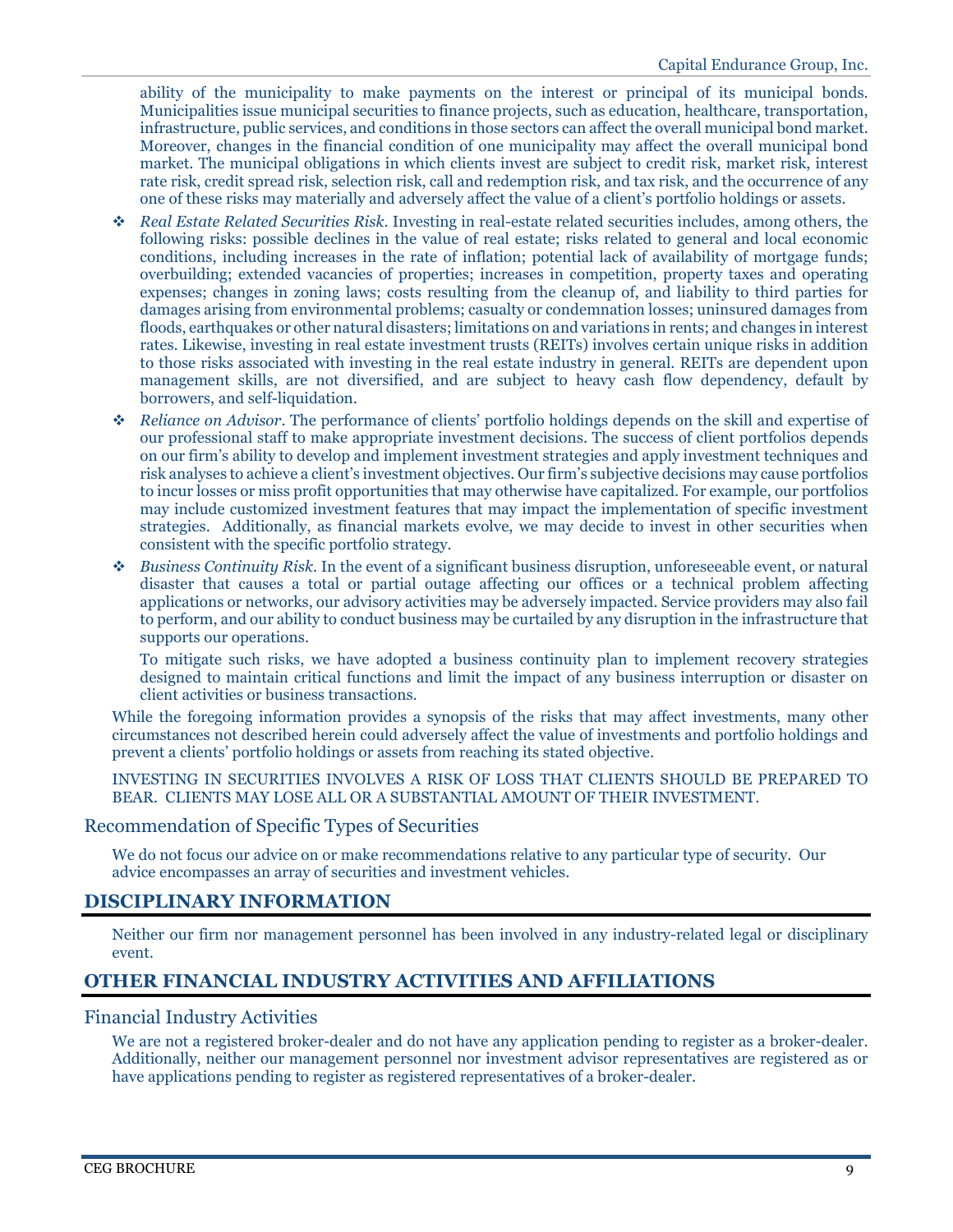# <span id="page-11-0"></span>Financial Industry Affiliations

Our firm has an affiliated investment advisor, Capital Endurance Partners, LLC, that operates pursuant to the state of Georgia de minimis exemption. Capital Endurance Partners is also a commodity pool operator that operates pursuant to a Commodities Futures Trading Commission (CFTC) exemption.

Capital Endurance Partners and Capital Endurance Group are under common ownership. Our firm's principal, Patrick M. Dailey, owns both entities. Capital Endurance Partners is also General Partner to Capital Endurance Fund, a limited partnership. Consequently, if we recommend that a client of Capital Endurance Group invest in Capital Endurance Fund, such a recommendation creates conflicts of interest that result from these affiliations.

# <span id="page-11-1"></span>Other Affiliations

We do not have arrangements with a related person that is a broker-dealer, municipal securities dealer, government securities dealer or broker, investment company, or other pooled investment vehicle (including mutual fund, closed-end investment company, unit investment trust, private investment company, or "hedge fund," and offshore fund), other investment advisor or financial planner, futures commission merchant, commodity pool operator, or commodity trading advisor, banking or thrift institution, accountant or accounting firm, lawyer or law firm, pension consultant, real estate broker or dealer, sponsor or syndicator of limited partnerships not already disclosed herein. *Please review Performance-based Fees and Side-by-Side Management and Participation or Interests in Client Transactions sections for additional details regarding other affiliations.*

# <span id="page-11-2"></span>Other Investment Advisers

We do not recommend unaffiliated investment advisors to our clients.

# <span id="page-11-3"></span>**CODE OF ETHICS, PARTICIPATION, OR INTEREST IN CLIENT TRANSACTIONS AND PERSONAL TRADING**

# <span id="page-11-4"></span>Code of Ethics

We require that all employees of Capital Endurance Group act ethically and professionally. Our management persons, investment advisor representatives, and other employees (collectively, "personnel") subscribe to a strict code of ethics. Our Code of Ethics is constructed to comply with the investment advisory laws and regulations that require firms to act as fiduciaries in transactions with their clients. Our inherent fiduciary duty requires that we act solely in our clients' best interests and adhere to standards of utmost integrity in our communications and transactions. These standards ensure that clients' interests are given precedence.

Accordingly, we have implemented comprehensive policies, guidelines, and procedures that promote ethical conduct and practices by all of our personnel. The foregoing has been compiled and is collectively referred to as our Code of Ethics. We adopted our Code of Ethics to specify and prohibit certain types of transactions deemed to create conflicts of interest (or perceived conflicts of interest) and establish reporting requirements and enforcement procedures related to personal securities transactions by our personnel.

Our Code of Ethics, which specifically deals with our fiduciary duty, professional standards, insider trading, personal trading, and gifts and entertainment, establishes our ideals for ethical conduct based upon fundamental principles of openness, integrity, honesty, and trust.

We will provide a copy of our complete Code of Ethics to any client or prospective client upon request.

# <span id="page-11-5"></span>Participation or Interest in Client Transactions

As indicated, we may recommend that clients, who are accredited investors as defined in Rule 501(a) of Regulation D, and for whom such investments are suitable, invest in an affiliate limited partnership, Capital Endurance Fund, LP. Additionally, our employees, officers, shareholders, members, partners, managers, directors, officers, and other affiliated entities ("related persons") are also likely to be investors. Therefore, when making recommendations of investments owned by affiliate entities, we are recommending investments to clients that our firm has an indirect material interest and that our principal officer has a direct material interest.

As a result of the foregoing, our recommendations create conflicts of interest. Clients are not obligated to invest in limited partnership interests offered through our affiliate and as recommended by our firm.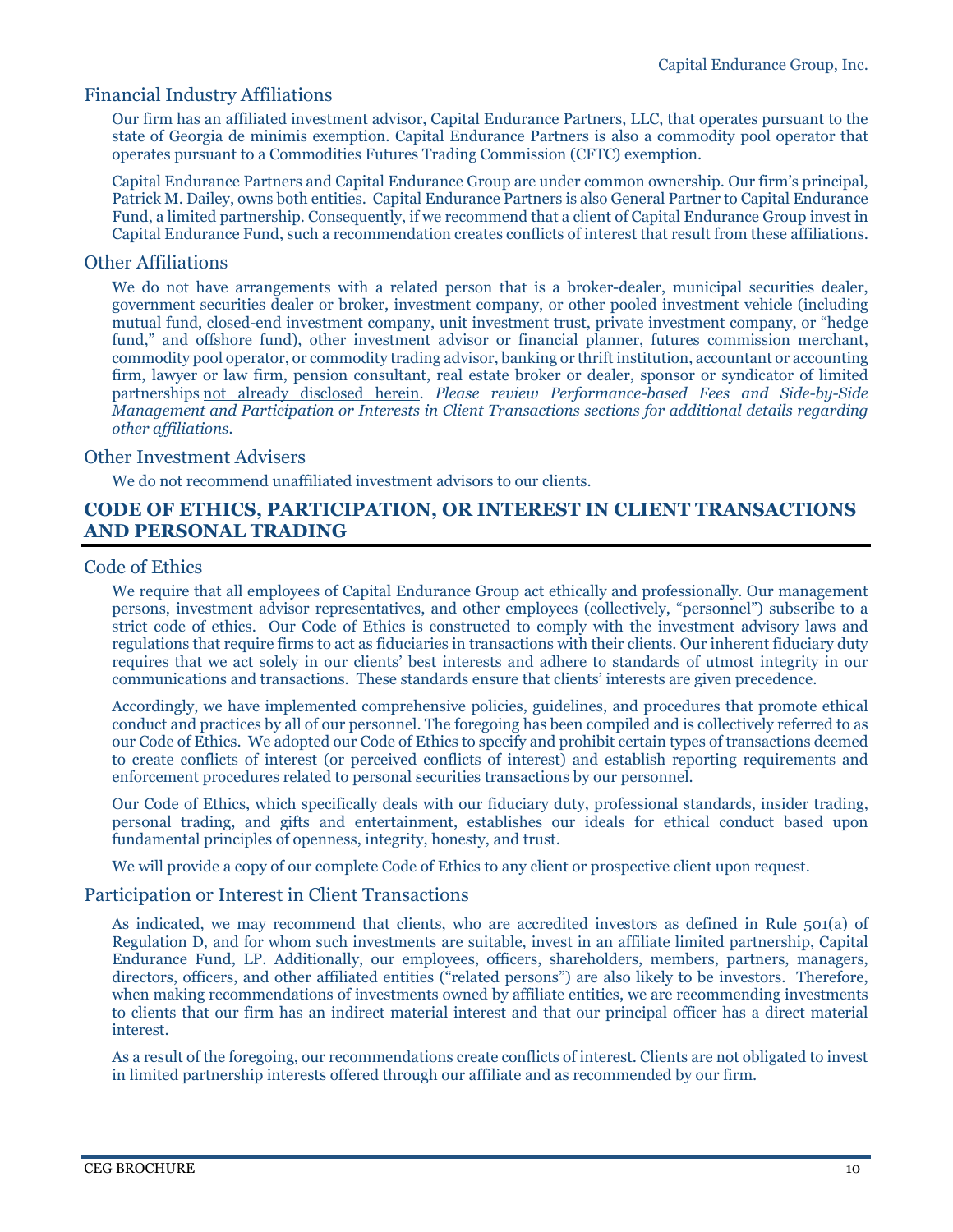# <span id="page-12-0"></span>Personal Trading

# Proprietary Trading

At times, we will buy or sell securities for our employees' personal accounts that we recommend to clients. We will always document any transactions that could be construed as a conflict of interest. Conflicts of interest relative to trades for our employees ("personal accounts") may present in many different contexts. Some conflicts of interest related to personal trades include trading ahead to obtain a better transaction execution price than clients, recommendations or trades based on financial interest, trading on information that is not available to the public, or structuring transactions in a manner so that the results are profitable for employees' accounts. To mitigate or remedy any conflicts of interest or perceived conflicts, we monitor internal trading reports for adherence to our Code of Ethics.

# Simultaneous Trading

From time to time, we are likely to buy or sell investments for the personal accounts of our employees at or around the same time as clients. As summarized above, our Code of Ethics requires us to (1) act in accordance with all applicable federal and state regulations, (2) act in the best interest of clients, (3) pre-clear transactions in private placements, or initial public offerings, and (4) review personal securities transactions by employees to confirm adherence. Our chief compliance officer performs the personal securities transaction reviews. In any instance where similar securities are purchased or sold, we will uphold our fiduciary duty by ensuring that transactions are beneficial to clients' interests.

# <span id="page-12-1"></span>**BROKERAGE PRACTICES**

# <span id="page-12-2"></span>Selection and Recommendation

Capital Endurance Group makes the recommendation of account custodians after evaluating several factors. The factors include but are not limited to relatively low fees and expenses, execution capabilities, reputation, access to securities markets, and expertise in handling brokerage support processes. We may also consider the availability of other products and services that benefit our clients, many of which are not typically available to retail (non-advisory) clients.

Our firm maintains custodial services agreements with Fidelity Brokerage Services, Inc. ("Fidelity") and Charles Schwab & Co. (hereinafter, "Schwab"). Fidelity and Schwab are registered broker-dealers (members of FINRA and SIPC). These firms are qualified account custodians ("account custodians"). We are participants of Fidelity's and Schwab's institutional services platforms for independent investment advisors. Schwab's platform is known as Schwab Advisor Services™. Fidelity's platform is known as Fidelity Wealth Institutional Services or "FWIS".

Capital Endurance Group is independently owned and is not affiliated with Fidelity or Schwab.

We recommend an account custodian based on the best fit for our clients, which includes an evaluation of cost implications and a client's previous custodial relationships. While we recommend that clients use either Fidelity or Schwab as an account custodian, clients ultimately decide whether to do so and open an account by entering into an account agreement directly with Fidelity or Schwab. We do not open the account, although we may assist clients in doing so. As outlined in the *Other Fees & Expenses* section, there are other costs and expenses related to managing the investment assets of clients' accounts and advisory service provisions.

# *More information about Schwab*

Schwab does not generally charge clients separately for custody services. It is usually compensated by charging transaction fees on trades and assessing account maintenance fees. Schwab is also compensated by the interest it earns on the uninvested cash (i.e., Schwab money market mutual funds) in client accounts and may be compensated by a client's investments in other products and services offered through Schwab Advisor Services™.

Schwab also makes available other products and services that benefit our firm but may not directly benefit clients' accounts. Services provided by Schwab are not otherwise contingent upon our firm committing any specific amount of business to Schwab. The products and services assist us in managing and administering our clients' accounts. Such services include investment research, both Schwab's own and that of third parties. We may use this research to service all or a substantial number of clients' accounts, including accounts not maintained at Schwab. In addition to investment research, Schwab also makes available software and other technology that:

> • Provides access to client account data (such as duplicate trade confirmations and account statements)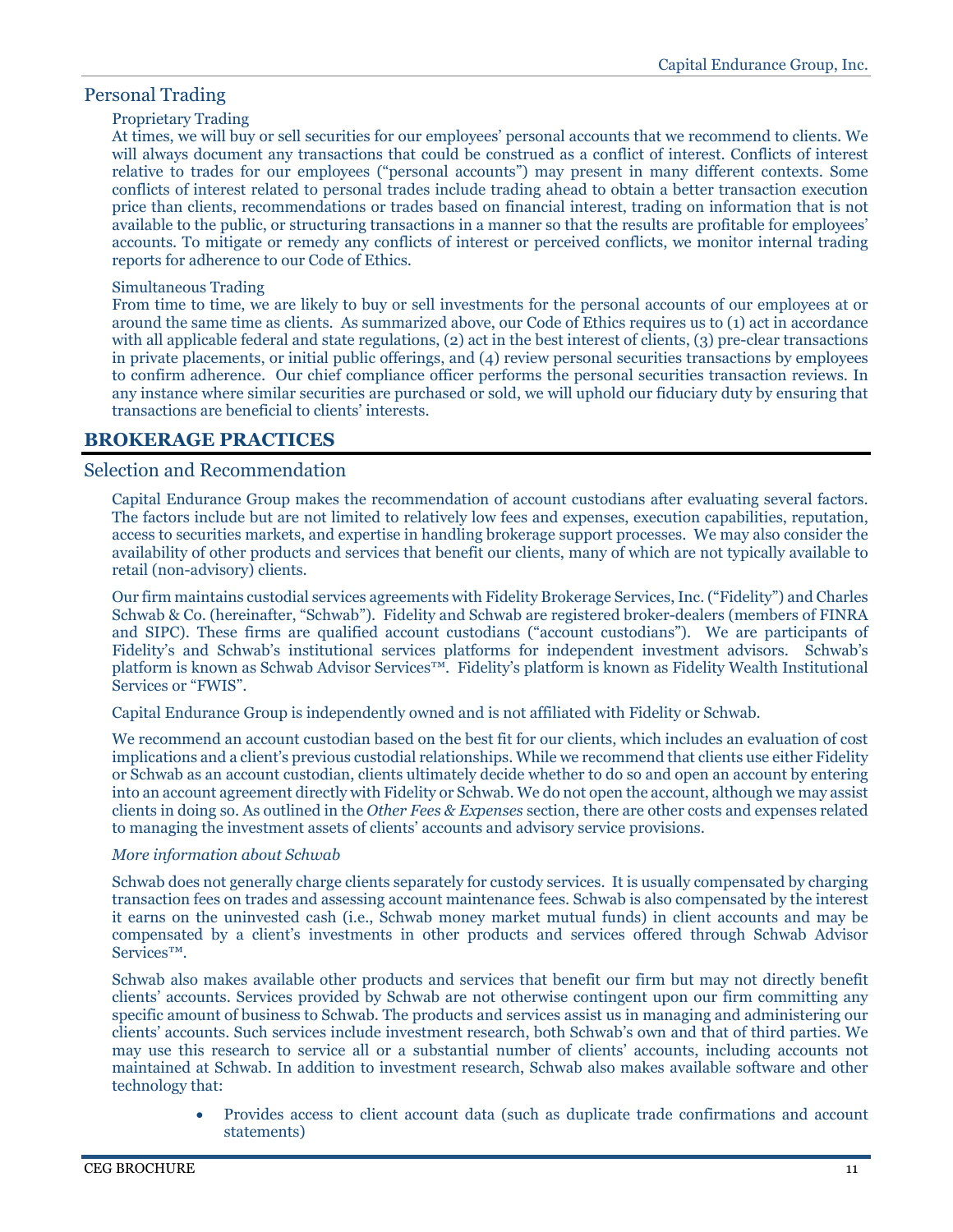- Facilitates trade execution and allocate aggregated trade orders for multiple client accounts
- Provides pricing and other market data
- Facilitates the payment of our fees from our clients' accounts
- Assists with back-office functions, recordkeeping, and client reporting

Additionally, Schwab also offers other services intended to help us manage and further develop our business enterprise. These services include:

- Educational conferences and events
- Consulting on technology, compliance, legal, and business needs
- Publications and conferences on practice management and business succession
- Access to employee benefits providers, human capital consultants, and insurance providers
- Marketing consulting and support

Our firm may receive some of the services listed above, and in other cases, Schwab will arrange for third-party vendors to offer these services. Schwab may also discount or waive its fees for some of the services or pay all or a part of a third party's fees. Schwab may also provide us with other benefits, such as the occasional business entertainment of our personnel.

Fidelity offers similar services and benefits as Schwab. Both platforms provide ancillary soft dollar benefits to support our clients' advisory accounts and certain operational processes. The ancillary soft dollar benefits include but are not limited to duplicate client confirmations and bundled duplicate statements, access to a trading desk serving platform participants exclusively, access to block trading, which provides the ability to aggregate securities transactions and then allocate the appropriate shares to client accounts, mechanisms to facilitate the deduction of advisory fees directly from client accounts, access to an electronic communication network for order entry and account information; receipt of compliance publications, and access to other products and services that are generally available to only institutional platform participants.

Therefore, as a result of our established service agreements, cost implications, operational support, custodial and other services, we will recommend either Fidelity or Schwab to clients for advisory transaction support services.

Notwithstanding our existing services agreements, we reserve the right to use other or additional firms for custodial services.

### *1. Soft Dollar Benefits*

As of the date of this Brochure, we have not entered into any agreement with any account custodian, brokerdealer, or any other third party to receive soft dollar credits. Soft dollar credits are earned from clients' securities transactions as a result of an increase in transaction costs or commissions and subsequently used to pay for the research or other products or services provided by an account custodian. Therefore, although we receive ancillary soft dollar benefits, our firm does not earn soft dollar credits.

More importantly, our receipt of ancillary soft dollar platform benefits does not relieve us of our duty to act in the best interest of clients, which includes, among other things, seeking best execution of trades for client accounts.

### *2. Brokerage for Client Referrals*

We do not receive client referrals from broker-dealers or other third parties in exchange for using any particular broker-dealer.

### *3. Directed Brokerage*

(a) As previously stated, we recommend account custodians based on their ability to maximize trading efficiencies and provide cost-effectiveness for our clients. We will seek to achieve the most favorable results relative to trading costs, allocating funds, and rebalancing clients' investments.

(b) We do not permit clients to direct brokerage.

#### Order Aggregation

We may (but are not obligated to) block or aggregate orders for all advisory accounts, including personal accounts, to execute transactions in a more timely, equitable, cost-effective, and efficient manner. When we block or aggregate trades, purchase and sale orders are averaged as to price and allocated among accounts proportionally. This practice is reasonably likely to result in an administrative convenience for our firm and an overall economic benefit to clients. Clients benefit relatively with an averaged purchase or sell execution prices, lower transaction expenses, beneficial timing of transactions, or a combination of these and other factors.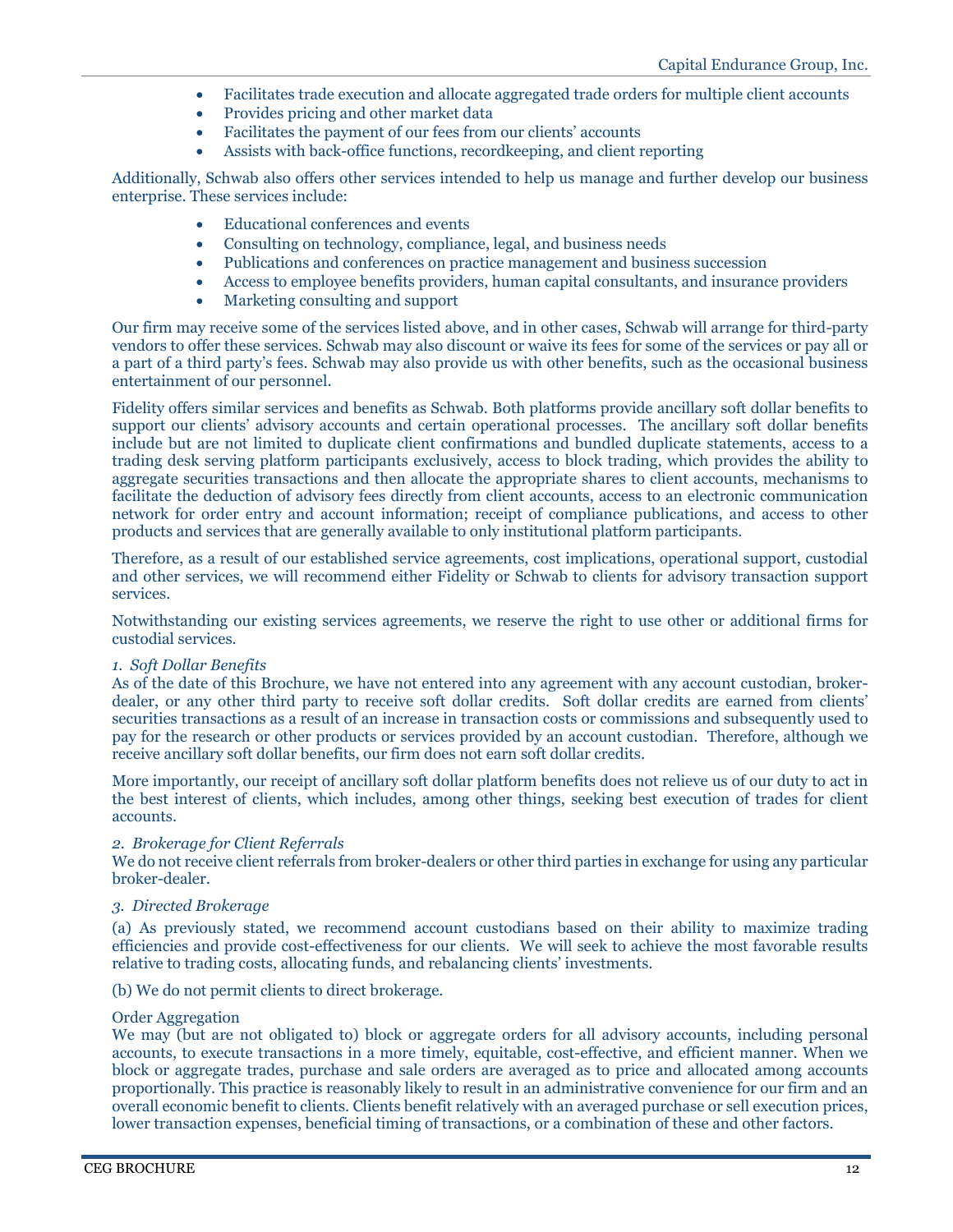If we decide that order aggregation is in the best interest of clients, before aggregating trades, we will prepare a written allocation statement specifying each advisory account that will participate in the aggregated order and the anticipated allocation among the accounts if the order is filled in its entirety. If the order is partially filled, allocations will be made according to our judgment of each client's best interest, and such allocation decisions will be documented. For example, if an order is filled partially, client orders will be allocated before any personal account allocations. Each account participating in a block trade will pay or receive the average price for all shares included in the transactions for such securities on that day, to include applicable transaction costs.

Any change to an allocation must treat each client fairly and equitably and must be explained in writing and approved by our chief compliance officer promptly (generally no later than one hour) after the opening of the markets on the trading day following the day the order was executed.

Our firm does not receive any additional compensation or remuneration as a result of order aggregation. The chief compliance officer will review transactions periodically to detect and prevent inefficiencies that result from non-compliance with our order aggregation policies and procedures.

# <span id="page-14-0"></span>**REVIEW OF ACCOUNTS**

# <span id="page-14-1"></span>Periodic Reviews

Our criteria for reviewing client accounts are as follows:

### *1. Comprehensive Wealth Management Reviews*

We review client account portfolios no less than annually and more frequently at the request of any client. Each investment advisor representative of the firm reviews the client accounts under his purview. Our review methodology consists of ongoing monitoring and analysis to determine whether clients' portfolios and strategies continue to align with stated investment goals and objectives. If reallocation of investments is necessary, we will buy or sell investments that align with a client's investment strategies, goals, and objectives.

### *2. Review of Stand-Alone Limited Engagement Financial Plans*

Clients who engage us for stand-alone limited engagement financial planning services are provided updates to financial plans or planning during meetings (e.g., in-person, by telephone, or electronic/virtual communications) throughout the engagement. During review meetings, we request updates from clients regarding previously provided financial information or data. After engagement termination, supplemental services are available for an additional fee. Clients who wish to engage us for comprehensive wealth management service must do so within twelve (12) months of the stand-alone limited financial planning services engagement.

# <span id="page-14-2"></span>Intermittent Review Factors

Periodic reviews may be triggered by substantial market fluctuation, economic, business, or political events, or by changes in a client's financial status (such as retirement, termination of employment, relocation, or inheritance). Clients should contact us to initiate an intermittent review upon the occurrence of any of the foregoing events.

# <span id="page-14-3"></span>Client Reports

We issue separate written reports to clients regarding account performance at least quarterly. In addition to performance data, the reports may include statements of gains and losses and a financial markets summary. Please review our performance statements carefully, comparing the asset values in our reports to the asset values in the account custodian's statements.

In addition to our performance reports, clients receive transaction confirmations from the account custodian shortly after trading activity (buys or sells). The account custodian also sends monthly statements for each month in which there is trading activity. If there is no trading activity during any month, clients will receive quarterly account statements detailing account activity.

# <span id="page-14-4"></span>**CLIENT REFERRALS AND OTHER COMPENSATION**

### <span id="page-14-5"></span>Economic Benefits for Advisory Services

We do not have any arrangement to receive economic benefits from any third party for providing advisory services to our clients.

# <span id="page-14-6"></span>Compensation for Client Referrals

We do not compensate any person for client referrals.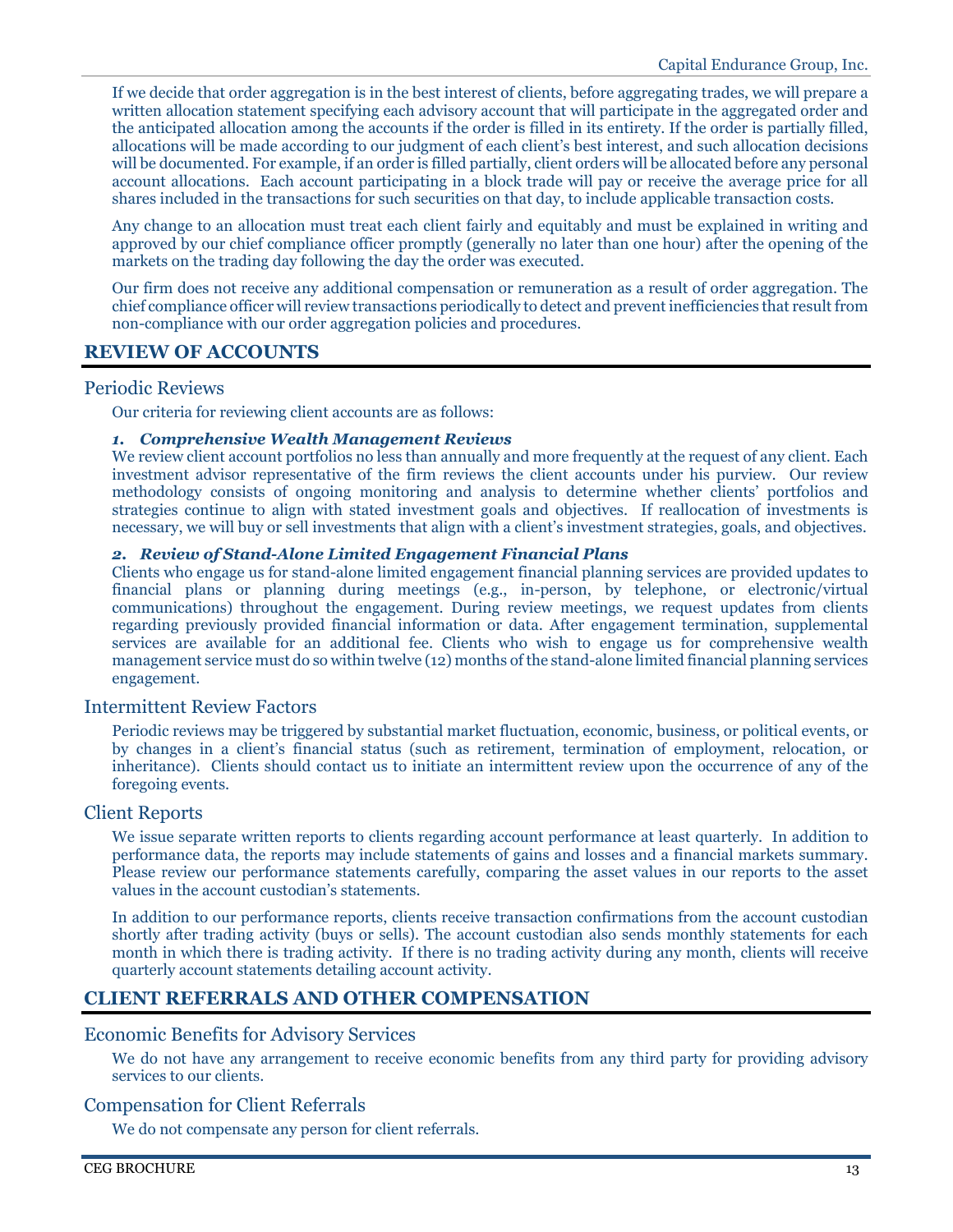# <span id="page-15-0"></span>**CUSTODY**

# <span id="page-15-1"></span>Custodian of Assets

Our firm does not hold physical custody of client funds or securities. We require that qualified account custodians hold client assets. For more information regarding the account custodians (broker-dealers) that service our clients' accounts, please review the *Brokerage Practices* section for more details.

Our firm has indirect custody of client funds and securities because of our authorization and ability to deduct advisory fees directly from clients' accounts. Nonetheless, we have implemented safeguard requirements by ensuring the safekeeping of clients' funds and securities by a qualified custodian.

We also have indirect custody of client funds and securities due to utilizing asset movement authorizations to process account disbursements at a client's request. To ensure the safekeeping of assets subject to movement authorizations, we have implemented the requisite account custodian internal control procedures for safeguarding client assets.

### <span id="page-15-2"></span>Account Statements

Client account statements are mailed or sent electronically by the account custodian. Clients are advised to carefully review account statements, comparing asset values, holdings, allocations, performance, and advisory fees on current statements to those in previously received statements and confirmations.

# <span id="page-15-3"></span>**INVESTMENT DISCRETION**

# <span id="page-15-4"></span>Discretionary Authority

It is customary for our firm to exercise discretionary authority to manage and direct clients' investment assets (i.e., accounts, funds, and securities). This authority is granted upon a client's execution of our investment management agreement.

Discretionary authority is to make and implement investment decisions regarding a client's investment assets (i.e., accounts, funds, or securities) without prior consultation with a client. Such investment decisions include determining the types and dollar amounts or percentages of securities to be bought or sold and reinvesting investment assets. All investment decisions implemented under discretionary authority are made in accordance with a client's stated investment objectives. At any time during our advisory engagement, clients may advise us in writing of any limitations on our discretionary authority.

While we do allow clients to advise us of the desire to impose restrictions on investing in securities in specific industries or countries, etc., and dollar amounts or percentages of investments in the foregoing, such restrictions will generally not apply to the management of the underlying securities in mutual funds and exchange-traded funds, if applicable. Therefore, clients may be limited in imposing limitations in that some restrictions may affect the outcome of our investment management strategy. We will address each request on a case-by-case basis.

# <span id="page-15-5"></span>**VOTING CLIENT SECURITIES**

Our firm does not cast proxy votes on behalf of clients. We may provide information for clarification of the issues presented in proxy solicitation materials; however, our clients are responsible for casting proxy votes. Clients are also responsible for directing shareholder action items relative to mergers, acquisitions, tender offers, bankruptcy proceedings, and other types of events about the securities held in accounts managed by us.

Clients receive proxy solicitation and information regarding shareholder action items by mail or electronically from the account custodian or security issuer's transfer agent. Clients must follow the instructions for voting that are included with the mailing or electronic delivery.

# <span id="page-15-6"></span>**FINANCIAL INFORMATION**

### <span id="page-15-7"></span>Balance Sheet Requirement

Our firm does not require or solicit prepayment of more than \$1,200 in advisory fees per client, six (6) months or more in advance. Moreover, we do not meet any custody requirements that would require submitting our balance sheet with this filing.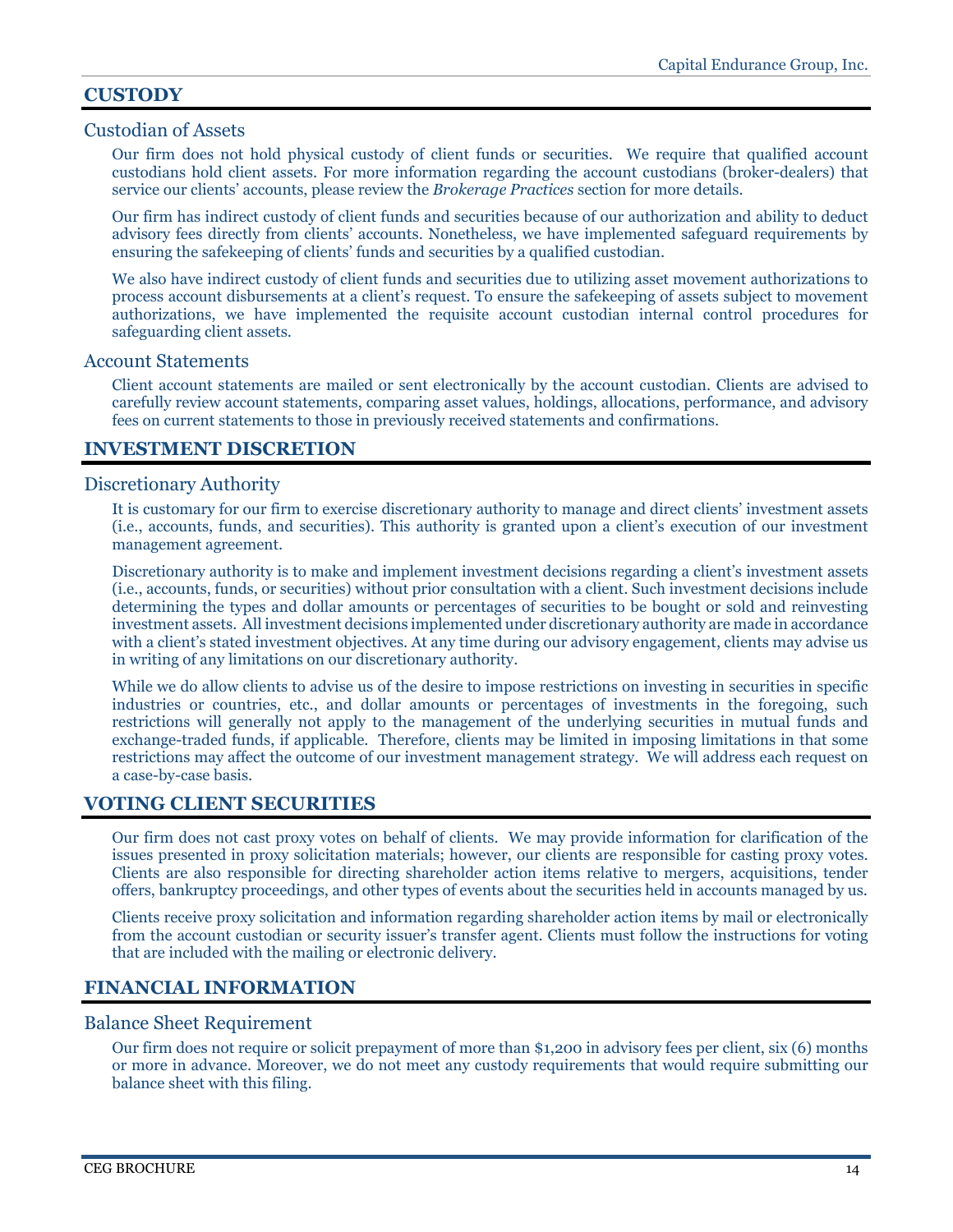# <span id="page-16-0"></span>Discretionary Authority, Custody of Client Funds or Securities and Financial Condition

We utilize discretionary authority to supervise and direct the investments of clients' accounts. Additionally, we have indirect custody of client funds and securities because of our authorization and ability to deduct advisory fees directly from clients' accounts. More importantly, we do not have any financial condition that will impair our ability to meet contractual commitments to clients.

# <span id="page-16-1"></span>Bankruptcy Petition Filings

Our firm has not been the subject of a bankruptcy petition at any time during the past ten (10) years.

# <span id="page-16-2"></span>**ADDITIONAL DISCLOSURES**

*This section covers additional disclosures, including conflicts of interest related to our advisory business, not specifically mentioned previously. If you have any questions regarding the disclosures or conflicts of interest listed below, please do not hesitate to request additional details or clarification.*

# <span id="page-16-3"></span>Retirement Plan Rollovers

Existing clients or prospective clients leaving an employer typically have four (4) options regarding assets in an existing retirement plan:

- 1. roll over the assets to the new employer's plan, if available, and rollovers are permitted;
- 2. leave the assets in the former employer's plan if allowed;
- 3. roll over the assets to an Individual Retirement Account ("IRA"); or
- 4. cash out the account value (adverse tax consequences may be applicable).

If we recommend that a client roll over retirement plan assets into an account to be managed by our firm, such a recommendation creates a conflict of interest because we will earn an advisory fee as a result of the rollover. As a fiduciary, we are required to ensure that such a recommendation is in a client's best interest.

# <span id="page-16-4"></span>CFP Board Disclosures

Our firm employs CERTIFIED FINANCIAL PLANNERTM professionals, Patrick M. Dailey, CFP®, Paul M. Delaney, CFA®, CFP®, Matthew S. Emerich, CFP®, and Ross A. Hughes, CFP®. The Brochure supplements for Messrs. Dailey, Delaney, Emerich, and Hughes outline specific details regarding conferment of the CFP® professional designation. Accordingly, we also adhere to the CFP Board's Standards of Professional Conduct.

We encourage clients to review all of the information outlined in this Brochure that serves as our disclosure document. We welcome any questions that clients may have regarding our advisory services (see Item 4, Advisory Services), compensation (see Fees and Compensation), and affiliations (see Other Financial Industry Activities and Affiliations).

Should any material changes occur to the information outlined in this Brochure, updates will be provided to clients within a reasonable time frame, generally within thirty (30) days as required by advisory regulations. We acknowledge our responsibility to adhere to the standards established by the CFP Board's Standards of Professional Conduct, including the duty of care of a fiduciary, as defined by the CFP Board.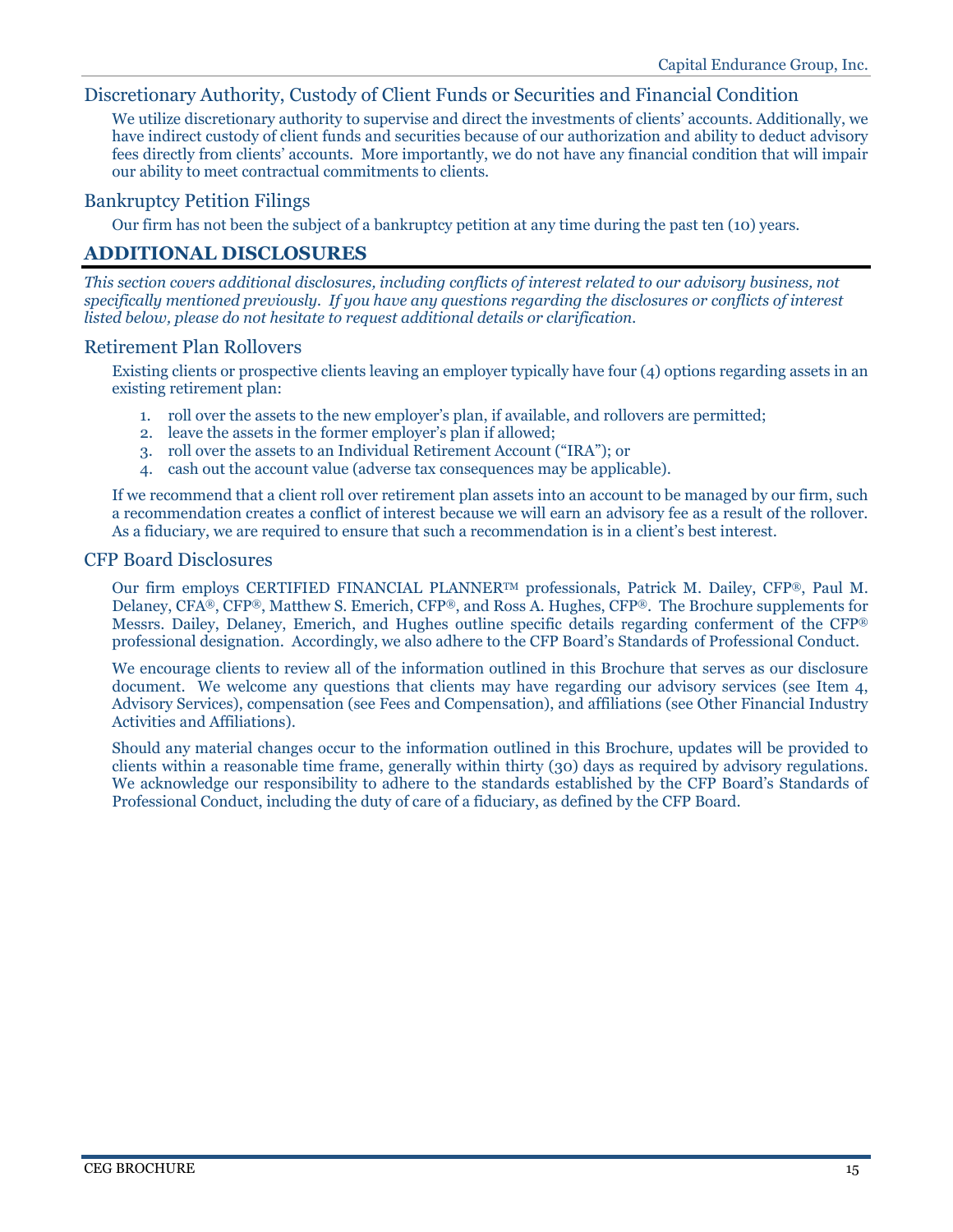

# **Notification of Privacy Policy**

At Capital Endurance Group, Inc. ("CEG"), protecting the privacy of your information is among our highest priorities. As a financial services firm, we collect and use nonpublic personal information ("NPI") to provide our clients (prospective, current, or former) with a broad range of financial services as effectively and conveniently as possible. We are providing this notification to inform you of the types of NPI that we collect, our privacy safeguards, and sharing practices. We handle all NPI in accordance with this policy.

#### **WHAT IS NPI? WHAT TYPES OF NPI DOES CEG COLLECT, AND FROM WHOM DO WE COLLECT IT?**  Nonpublic personal information (NPI) is confidential personal information about you that we obtain in connection with providing financial services to you. As a prospective client or client, you provide us with certain personal and financial information. We generally collect NPI about you (e.g., name, address, tax identification number, driver's license number, assets, income, net worth, employment, etc.) from the applications, questionnaires, or forms you complete. We collect this information to evaluate your financial circumstances, goals, and objectives, provide you with additional information about our advisory services, and initiate the necessary financial transactions.

#### **HOW IS YOUR NPI UTILIZED?**

We utilize your NPI to facilitate certain transactions with our firm or specific transactions through authorized unaffiliated service providers such as account custodians (i.e., broker-dealers, banks, and mutual fund companies) chosen by mutual agreement, and others who need to know such information to provide products or services to you. We may also share your NPI with other unaffiliated service providers (e.g., insurance agents, attorneys, accountants, etc.) that you have authorized to have access to your NPI to conduct business with you and/or on your behalf. Disclosure of NPI to such parties is unrestricted and facilitated by your agreement and express consent, except as permitted and required by law. We restrict access and sharing of your NPI to employees of our firm and only others who need to know such information as a provision of our advisory services. In all permissible sharing events, organizations must agree to keep your information confidential and are not permitted to use or share your information for any other purpose.

#### **HOW DO WE PROTECT YOUR PERSONAL INFORMATION?**

Internally, we maintain physical, electronic, and procedural safeguards to protect your NPI. Our safeguards include measures to protect your information prior to, during, and upon the termination of our financial services engagement. Moreover, we ensure that access to your NPI is limited to and only accessible by those who need to know it to provide our advisory services.

### **OTHER INFORMATION SHARING**

We may share your NPI with our wholly-owned affiliates to offer additional services to meet your financial goals and objectives. As previously indicated, we may disclose your NPI to unaffiliated services providers, regulatory authorities, and law enforcement agencies. For example, we may disclose your NPI to our attorneys, accountants, auditors, or regulatory agencies that assess our compliance with industry standards. CEG reserves the right to disclose or share your NPI with our affiliates and unaffiliated service providers as described herein and as permitted by law. In the foregoing cases, these organizations must agree to keep your NPI confidential.

#### **OPT-OUT OF INFORMATION SHARING**

If your investment advisor representative leaves CEG, retires, or sells his/her book of business, your NPI may be shared with an unaffiliated third-party such as your advisory representative's new investment advisory firm, broker-dealer, or other financial institution. To limit the sharing of your NPI under these circumstances, please contact us by phone (678) 646-6776 or email: info@capitalendurancegroup.com within thirty (30) days of the receipt of this notice and advise us that you wish to opt-out of the "unaffiliated transfer" NPI sharing.

#### **FUTURE POLICY REVISIONS**

This notice is the most current version of our privacy policy. We will continue to advise you of any future changes that reflect updates in our practices, procedures, or regulatory requirements concerning the collection and use of NPI. As a client of our firm, you will receive notification of future revisions or changes to this policy. If you have any questions regarding our privacy policy, please do not hesitate to contact your investment advisor representative or you may write to, email, or call us at:

**Capital Endurance Group, Inc. 5575 North Point Parkway, Suite 246 Alpharetta, Georgia 30022 Phone: (678) 646-7667 Website: www.capitalendurancegroup.com Email: info@capitalendurancegroup.com Contact: Patrick M. Dailey, CFP(r), Chief Compliance Officer**

*We are providing this notification in accordance with federal and state privacy regulations.*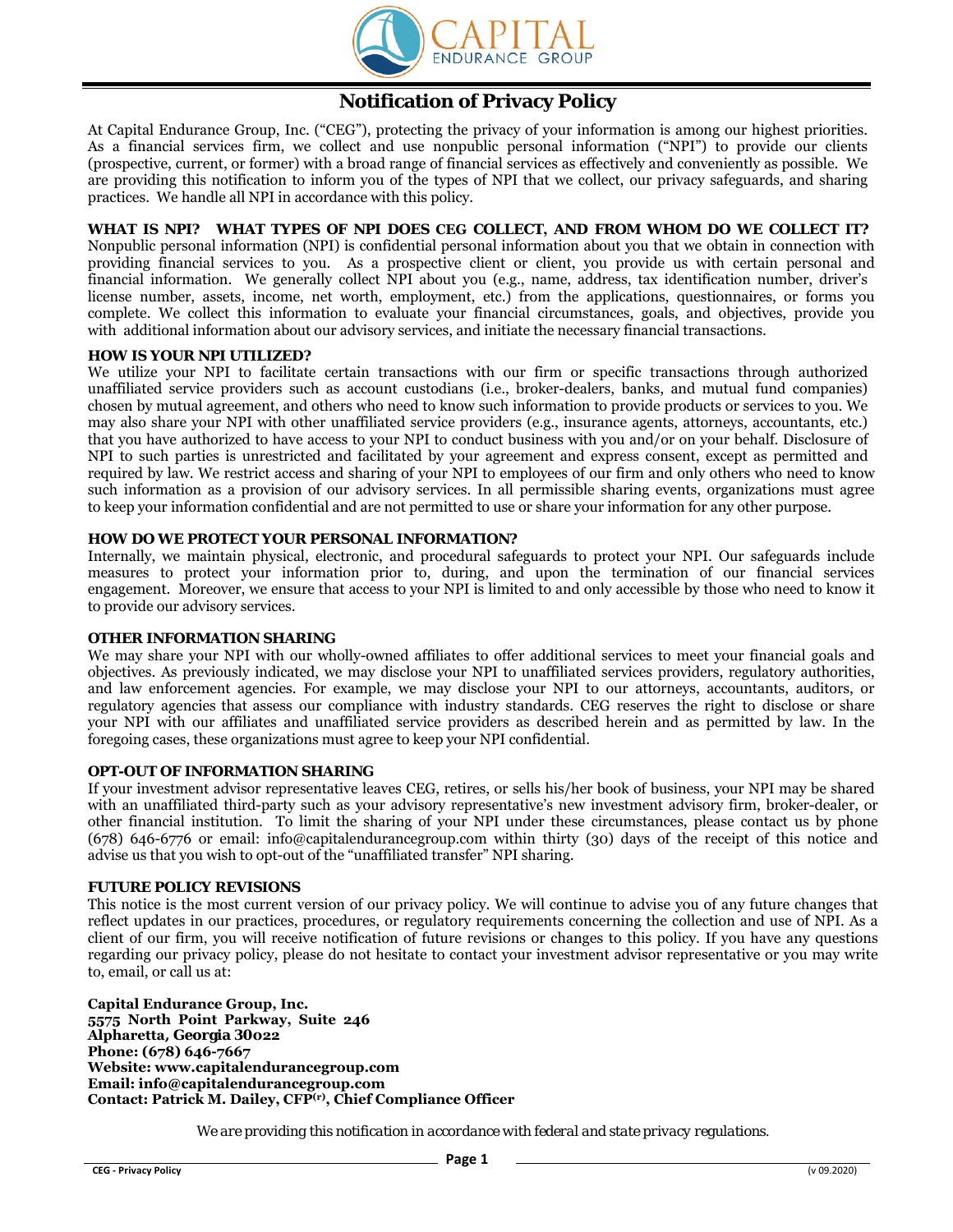

# **NOTICE OF USE OF ELECTRONIC COMMUNICATIONS AND SIGNATURES**

# **July 28, 2021**

To provide efficient and effective advisory services to you, Capital Endurance Group, Inc. ("We," "Us," or "Our") has implemented the use of electronic communications and signatures. We utilize DocuSign® or Adobe Acrobat® as electronic signing systems to facilitate your receipt, review, and electronic signature of certain documents. As part of your relationship with us, we want to ensure that you have all of the information you need to effectively manage the receipt of your communications and documentation in electronic form.

While we are required by law to give you specific information "in writing," – which means you are entitled to receive it on paper, we may provide the information to you electronically instead. Nonetheless, to do so, we must ask for and obtain your consent and agreement to use electronic communications and signatures in our transactions with you.

Electronic communications include documents or notices that we provide, and you agree to sign, at our request, in an electronic form ("Electronic Communications"). We will also use electronic signatures ("Electronic Signatures" or "E-SIGN") to obtain your assent as a part of our advisory transactions with you.

# **We Must Obtain Your Consent**

In order for our firm to create and maintain electronic records, advisory regulations require that we ask for and obtain your consent and agreement before using electronic documents and signatures. To send electronic documents and have you sign them electronically, rather than signing paper documents manually (by hand with an ink pen), we need your consent. We ask for your written consent in our advisory services engagement agreement or contract.

Your Consent is optional. It is solely up to you whether or not to do so. If you want to use electronic documents and signatures, you must consent and agree to the terms and conditions of these systems and processes that we use, as set forth herein.

### **Documents That You Will Receive Electronically**

By providing your consent to do so, you will receive, review, and sign Electronic Communications regarding our advisory relationship and other notices related to our advisory services.

Nonetheless, we may also, in our sole discretion, provide you with any communication in hard copy, even if you have chosen to receive it electronically.

If we provide Electronic Communications and you prefer paper copies, please contact us by phone at (678) 646-6776 or send an email to [info@capitalendurancegroup.com](mailto:info@capitalendurancegroup.com) to request paper versions.

# **Certain Communications Must Still Be Provided in Writing**

Sometimes the law, or our advisory agreement with you, requires you to give us written notice. You must still provide these notices to us on paper unless we tell you how to deliver notices to us electronically.

However, if the law changes in the future and permits any of those communications to be delivered as Electronic Communications, this consent will automatically cover those communications.

Your consent covers all communications related to advisory services offered by Capital Endurance Group, subject to any exceptions noted in our advisory agreement with you. Additionally, your consent will remain in effect until you give us notice that you are withdrawing it.